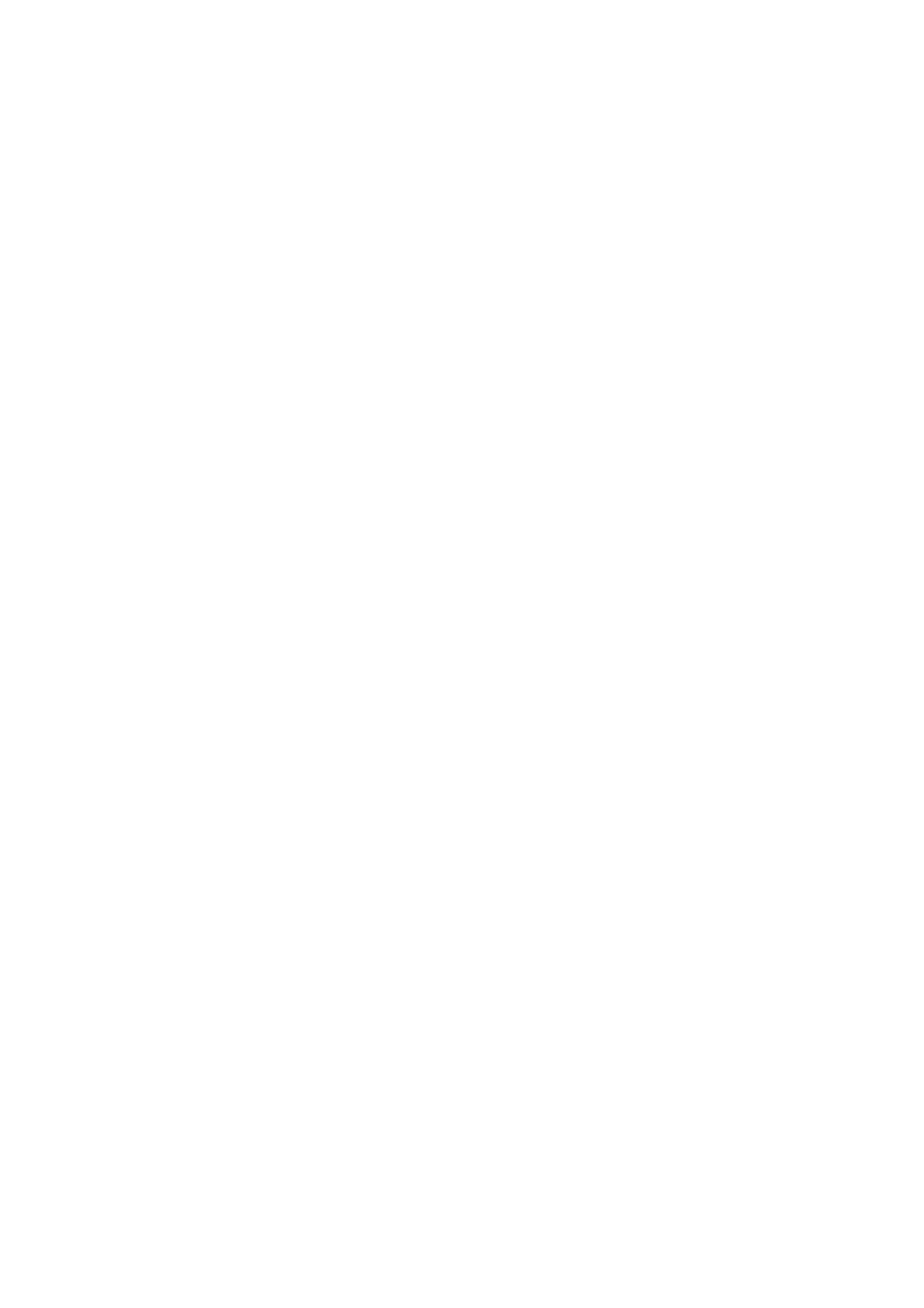# **NO. 13 OF 2012**

# **PUBLIC SERVICE COMMISSION ACT**

# ARRANGEMENT OF SECTIONS

# PART I – PRELIMINARY

#### *Section*

- 1. Short title.
- 2. Interpretation.
- 3. Objects and purpose of the Act.
- 4. Guiding principles.

#### PART II – COMPOSITION AND ADMINISTRATION

- 5. Powers of the Commission as a body corporate.
- 6. Composition and appointment to the Commission.
- 7. Qualifications for appointment as chairperson or member of the Commission.
- 8. Oath or affirmation of office.
- 9. Vacancy.
- 10. Filling of vacancy.
- 11. Functions of the Commission.
- 12. Powers of the Commission.
- 13. Committees of the Commission.
- 14. Units of the Commission.
- 15. Conduct of business and affairs of the Commission.
- 16. Secretary to the Commission.
- 17. The secretariat and staff of the Commission.
- 18. Seal of the Commission.
- 19. Legal proceedings against the Commission.
- 20. Protection from personal liability.
- 21. Code of conduct.

#### PART III – FINANCIAL PROVISIONS

- 22. Funds of the Commission.
- 23. Expenses of the Commission to be a charge on the Consolidated Fund.
- 24. Remuneration and allowances.
- 25. Annual estimates.
- 26. Financial year.
- 27. Accounts and audit.
- 28. Annual report.

#### PART IV – MISCELLANEOUS, SAVINGS AND TRANSITIONAL PROVISIONS

- 29. Management of information.
- 30. Offences.
- 31. Regulations.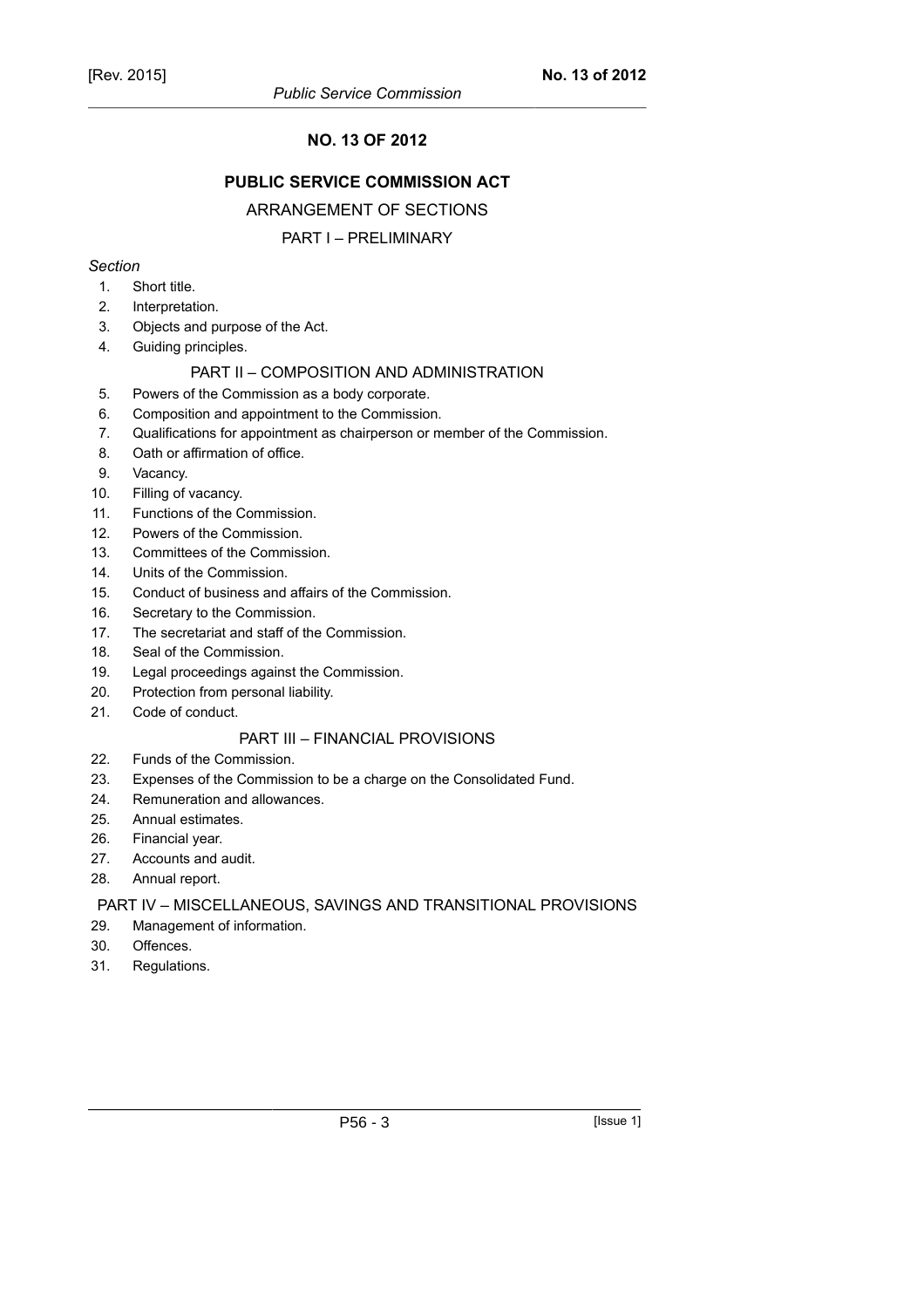| 32.<br>33.<br>34.        | Transition.<br>Transfer of assets, etc.<br>Repeal of Cap. 185. |                                                                                            |
|--------------------------|----------------------------------------------------------------|--------------------------------------------------------------------------------------------|
|                          |                                                                | <b>SCHEDULES</b>                                                                           |
| FIRST SCHEDULE -         |                                                                | PROCEDURE FOR APPOINTMENT OF<br>CHAIRPERSON, AND MEMBERS OF THE<br>COMMISSION              |
| SECOND SCHEDULE -        |                                                                | OATH OR SOLEMN AFFIRMATION OF<br>CHAIRPERSON/VICE-CHAIRPERSON/<br>MEMBER OF THE COMMISSION |
| THIRD SCHEDUI F –        |                                                                | PROVISIONS AS TO THE CONDUCT OF<br>THE BUSINESS AND AFFAIRS OF THE<br>COMMISSION           |
| <b>FOURTH SCHEDULE -</b> |                                                                | OATH OR SOLEMN AFFIRMATION OF<br>SECRETARY OF THE COMMISSION                               |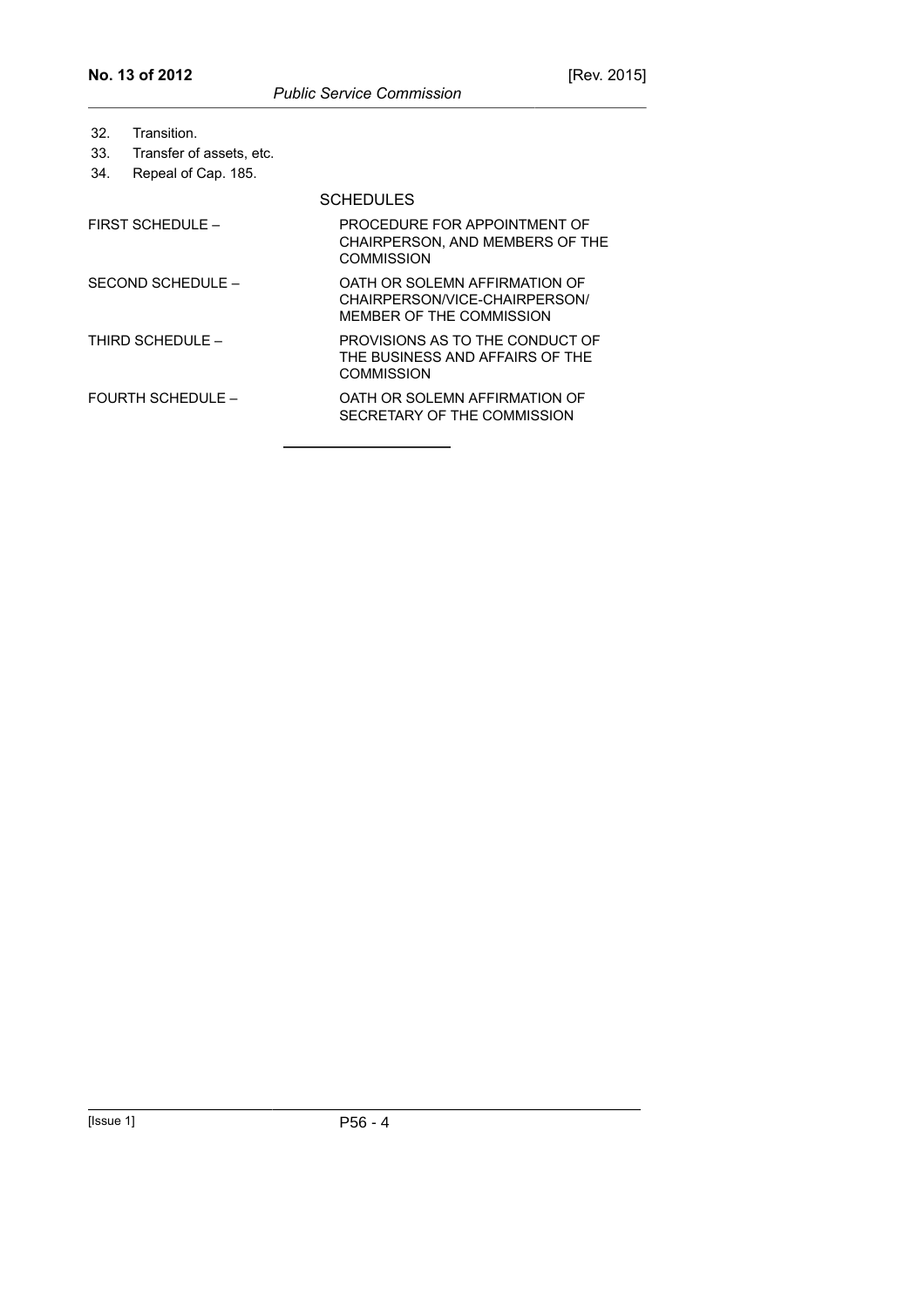# **NO. 13 OF 2012**

# **PUBLIC SERVICE COMMISSION ACT**

[*Date of assent:24th July, 2012*.]

[*Date of commencement:1st August, 2012*.]

**An Act of Parliament to make further provisions as to the functions and powers, and the administration of the Public Service Commission established under Article 233 of the Constitution; the qualifications and procedures for the appointment of the chairperson, members and secretary of the Commission, and for connected purposes**

#### [Act No. 13 of 2012.]

#### PART I – PRELIMINARY

#### **1. Short title**

This Act may be cited as the Public Service Commission Act, 2012.

#### **2. Interpretation**

(1) In this Act, unless the context otherwise requires—

**"Cabinet Secretary"** means a Cabinet Secretary responsible for matters relating to the Public Service;

**"chairperson"** means the chairperson of the Commission appointed in accordance with Article 233(2) of the Constitution;

**"Commission"** means the Public Service Commission established under Article 233 of the Constitution;

**"member"** means a member of the Commission appointed in accordance with Article 233(2) and includes the chairperson and vice-chairperson;

**"Secretary"** means the Secretary to the Commission appointed in accordance with Article 233(6) of the Constitution and the procedure set out in section l6 of this Act;

**"vice-chairperson"** means the vice-chairperson of the Commission appointed under Article 233(2) of the Constitution.

(2) Notwithstanding the provisions of subsection (1), until after the first general elections under the Constitution, references in this Act—

- (a) to a Cabinet Secretary shall be construed to mean Minister; and
- (b) to a Principal Secretary shall be construed to mean Permanent Secretary.

#### **3. Objects and purpose of the Act**

The object and purpose of this Act is to—

(a) constitute the Commission in accordance with the Constitution and provide for its structure, operations, functions and powers; and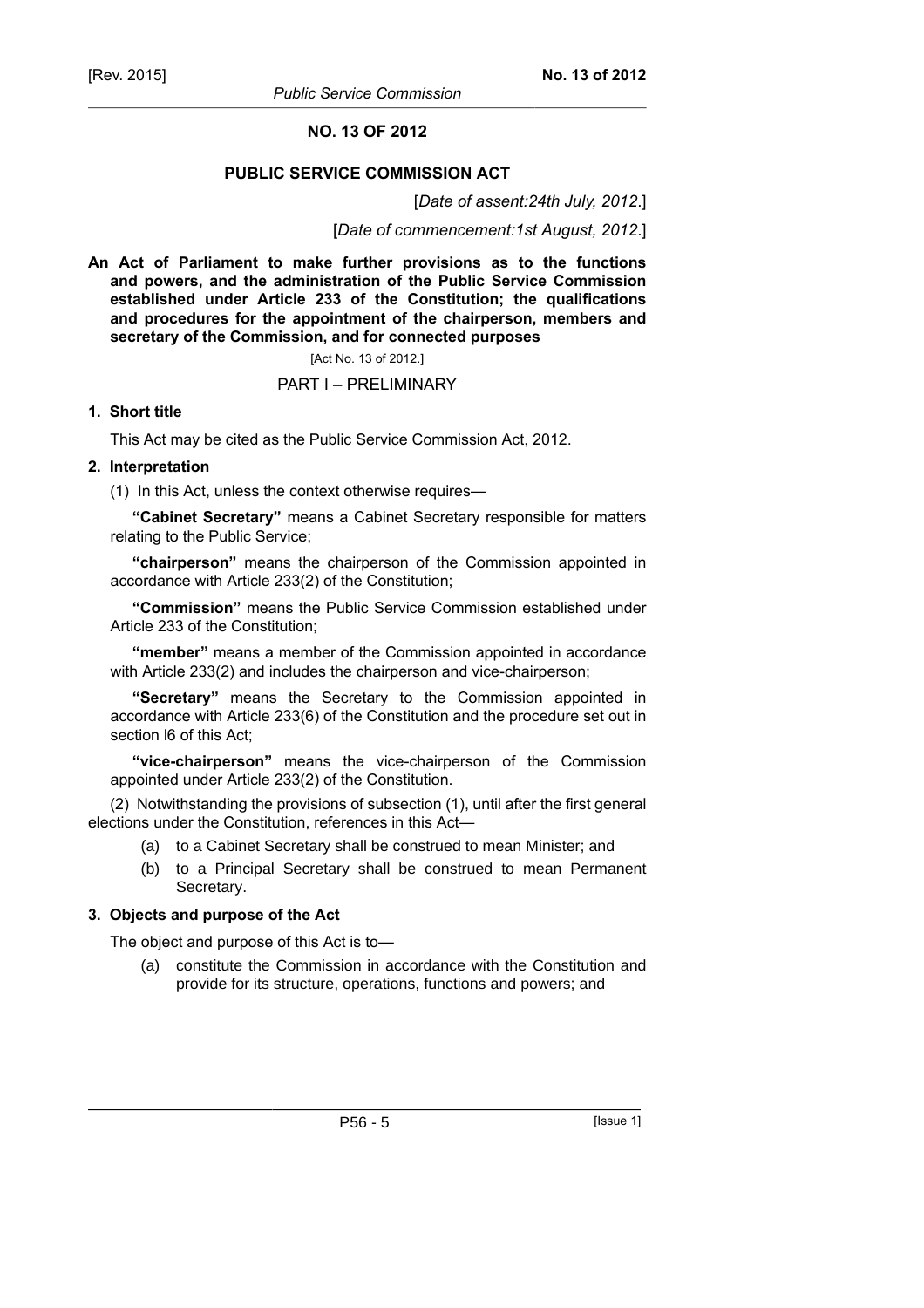(b) provide a legal framework for the identification and appointment of the chairperson, members and secretary of the Commission in accordance with Article 233(6) of the Constitution.

# **4. Guiding principles**

The Commission shall, in fulfilling its mandate be guided by the national values and principles of governance in Article 10 and the values and principles of public service in Article 232 of the Constitution.

#### PART II – COMPOSITION AND ADMINISTRATION

# **5. Powers of the Commission as a body corporate**

(1) In addition to the powers of the Commission under Article 253 of the Constitution, the Commission shall have the power to—

- (a) acquire, hold, charge and dispose of movable and immovable property; and
- (b) do or perform all such other things or acts for the proper discharge of its functions under the Constitution, this Act and any written law, as may lawfully be done or performed by a body corporate.

(2) The headquarters of the Commission shall be in Nairobi, but the Commission may establish offices at any place in Kenya.

# **6. Composition and appointment of the Commission**

(1) As provided for under Article 233(2) of the Constitution, the Commission shall consist of a chairperson, vice-chairperson and seven other members appointed in accordance with Article 233(2) of the Constitution and the provisions of this Act.

(2) The procedure set out in the First schedule shall apply to the appointment of the Commission and with necessary modifications whenever there is a vacancy in the Commission.

(3) The members of the Commission shall serve on a full-time basis.

(4) The Commission shall be properly constituted notwithstanding a vacancy in its membership.

#### **7. Qualifications for appointment as chairperson or member of the Commission**

(1) A person shall be qualified for appointment as the chairperson or vicechairperson of the Commission if that person—

- (a) a citizen of Kenya;
- (b) holds a degree from a university recognized in Kenya;
- (c) has at least fifteen years experience in their respective profession;
- (d) has at least six years experience in top level management in either the public or private sector; and
- (e) meets the requirements of leadership and integrity in Chapter Six of the Constitution.
- (2) A person shall be qualified for appointment as a member if such person—
	- (a) is a citizen of Kenya;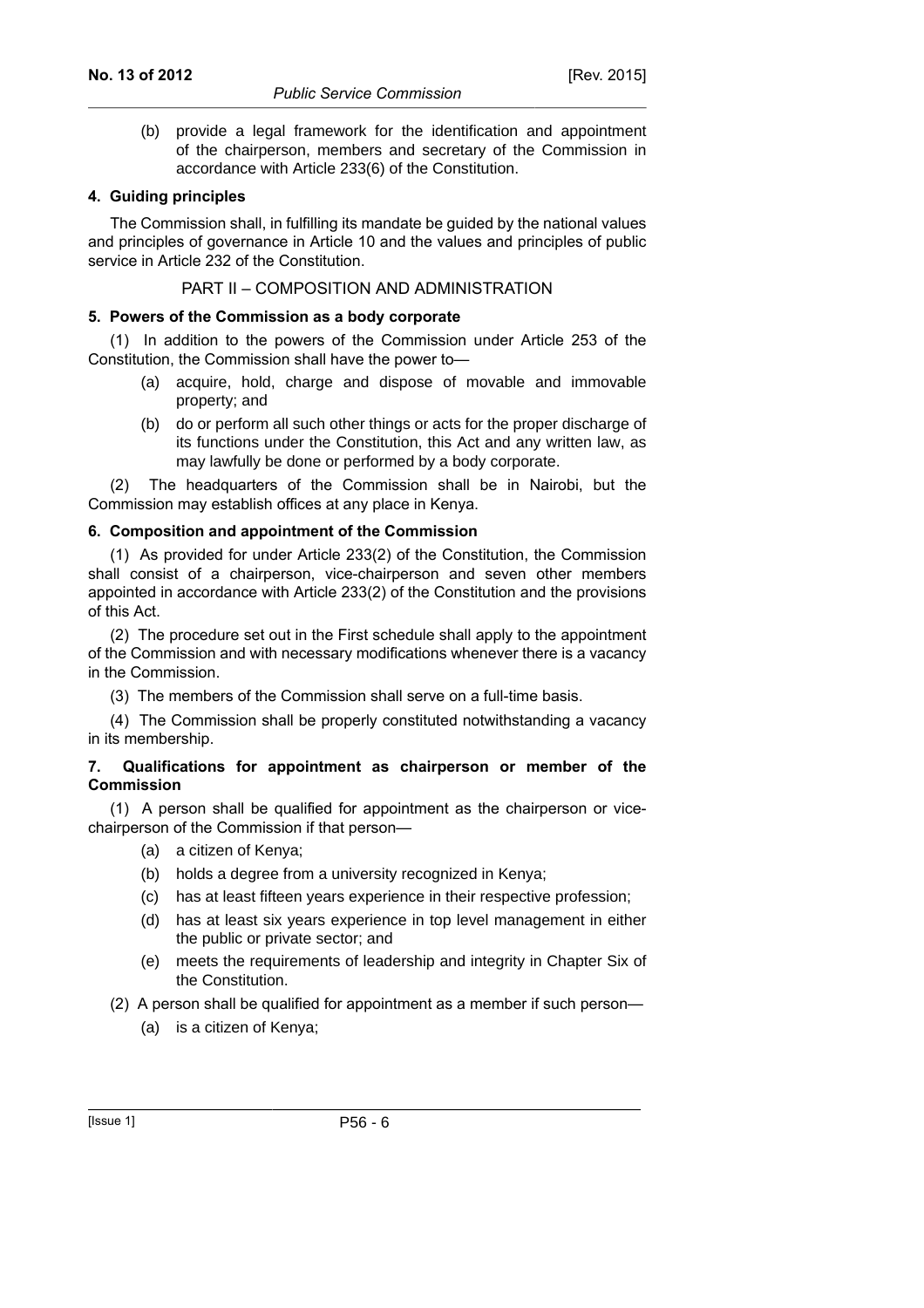- (b) holds a degree from a university recognized in Kenya;
- (c) has at least ten years experience in their respective profession; and
- (d) meets the requirements of leadership and integrity in Chapter Six of the Constitution.

# **8. Oath or affirmation of office**

The chairperson, vice-chairperson and members shall, before assuming office, take and subscribe to the oath or affirmation of office prescribed in the Second Schedule.

# **9. Vacancy**

(1) The office of the chairperson, vice-chairperson or member of the Commission shall become vacant if the holder—

- (a) dies;
- (b) by a notice, in writing, addressed to the President resigns from office;
- (c) is removed in accordance with Article 251 of the Constitution.

(2) The President shall as soon as practicable notify every resignation, vacancy or removal as the case may be in the *Gazette*.

# **10. Filling of vacancy**

(1) Where a vacancy occurs in the office of the chairperson, vice-chairperson or member of the Commission in accordance with section 9, the appointment procedure provided for in the Constitution and this Act, shall apply.

(2) The chairperson, vice-chairperson and members of the Commission shall be appointed for a single term of six years and are not eligible for re-appointment.

# **11. Functions of the Commission**

In addition to the functions set out in Article 234 of the Constitution, the Commission shall—

- (a) formulate policies necessary for the achievement of its mandate;
- (b) provide strategic direction, leadership and oversight to the secretariat; and
- (c) do all such other things as may be necessary for the effective, discharge of its functions and the exercise of its powers.

#### **12. Powers of the Commission**

The Commission shall have all powers necessary for the execution of its functions under the Constitution and this Act and in the performance of its functions and exercise of its powers, the Commission—

- (a) may require any person or state organ to provide to it any information that may be necessary for the proper performance of its functions;
- (b) is not bound by the strict rules of evidence.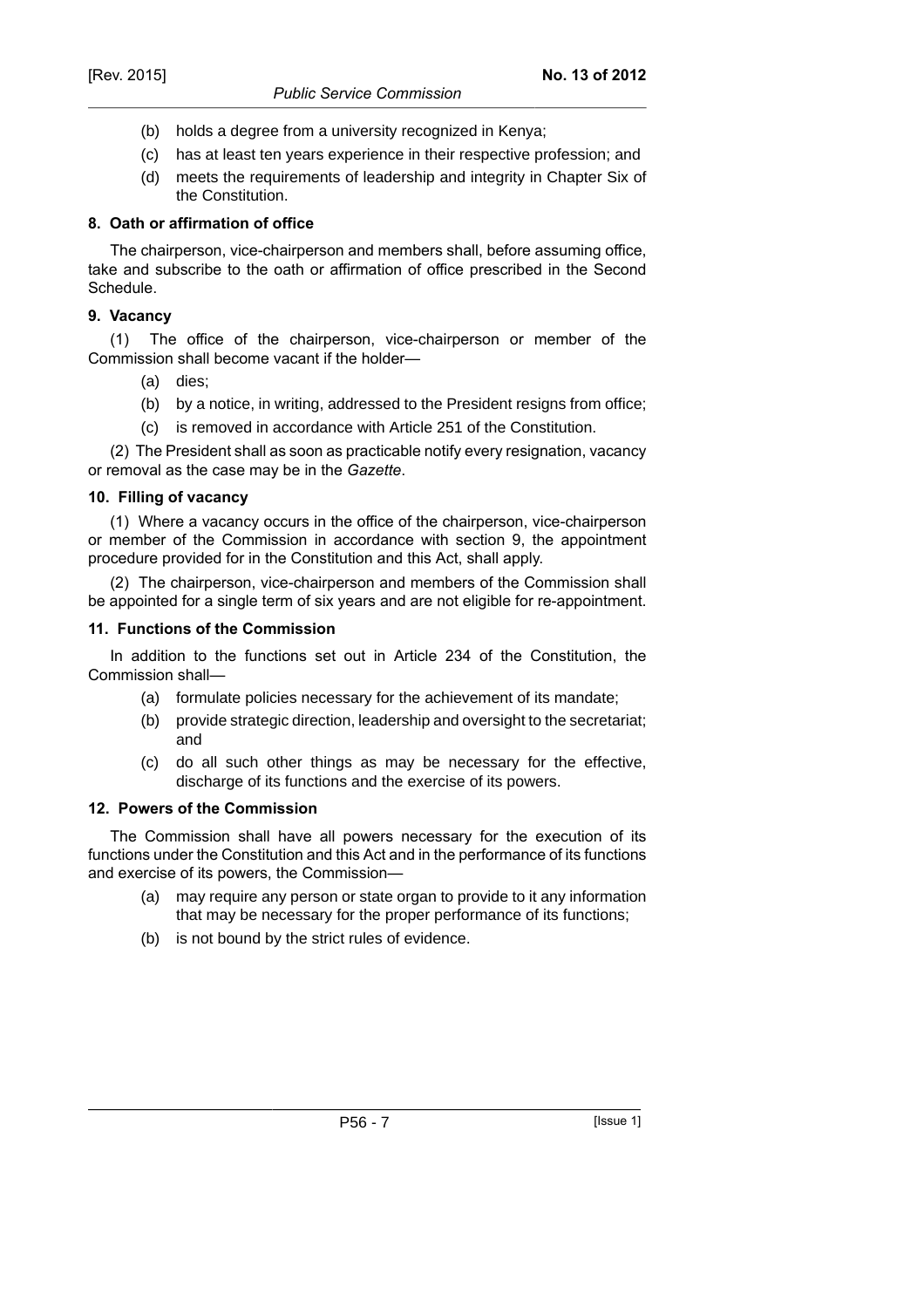#### **13. Committees of the Commission**

(1) The Commission may from time to time establish such committees as may be necessary for the better carrying out of its functions and the exercise of its powers.

(2) In addition to the committees established under subsection (1), the Commission shall, in order to perform the functions conferred on it by Article 234(2) (g) of the Constitution, establish a consultative committee on the conditions of service of officers in the public service.

(3) Without prejudice to the generality of subsection (1) such committees may deal with matters relating to the recruitment, promotion, terms and conditions of service, discipline of public officers and such other matters as the Commission may specify.

(4) The Commission may co-opt into the membership of any of the committees established under subsection (1) any person or persons whose knowledge and skills are necessary for the proper performance of the functions of the Commission.

(5) A person co-opted under subsection (3) shall have no right to vote at any meeting of the committee.

#### **14. Units of the Commission**

(1) The Commission may create within itself such directorates, divisions or units and appoint thereto such staff as it may determine.

(2) Every directorate, division or unit created by the Commission shall act in accordance with the mandate approved by the Commission and directives given by the Secretary, in writing.

(3) The Commission may do such other things as may be necessary to give effect to the provisions of Article 234(5) of the Constitution.

#### **15. Conduct of business and affairs of the Commission**

(1) The conduct and regulation of the business and affairs of the Commission shall be as provided for in the Third Schedule but subject thereto, the Commission may regulate its own procedure.

(2) The Commission may invite any person to attend any of its meetings and to participate in its deliberations, but such a person shall not have a vote in any decision of the Commission.

#### **16. Secretary to the Commission**

(1) The Commission shall, through an open, transparent and competitive recruitment process, appoint a suitably qualified person to be the Secretary to the Commission.

(2) A person shall be qualified for appointment as the Secretary if that person—

- (a) is a citizen of Kenya;
- (b) holds a degree from a university recognized in Kenya;
- (c) has at least ten years relevant professional experience;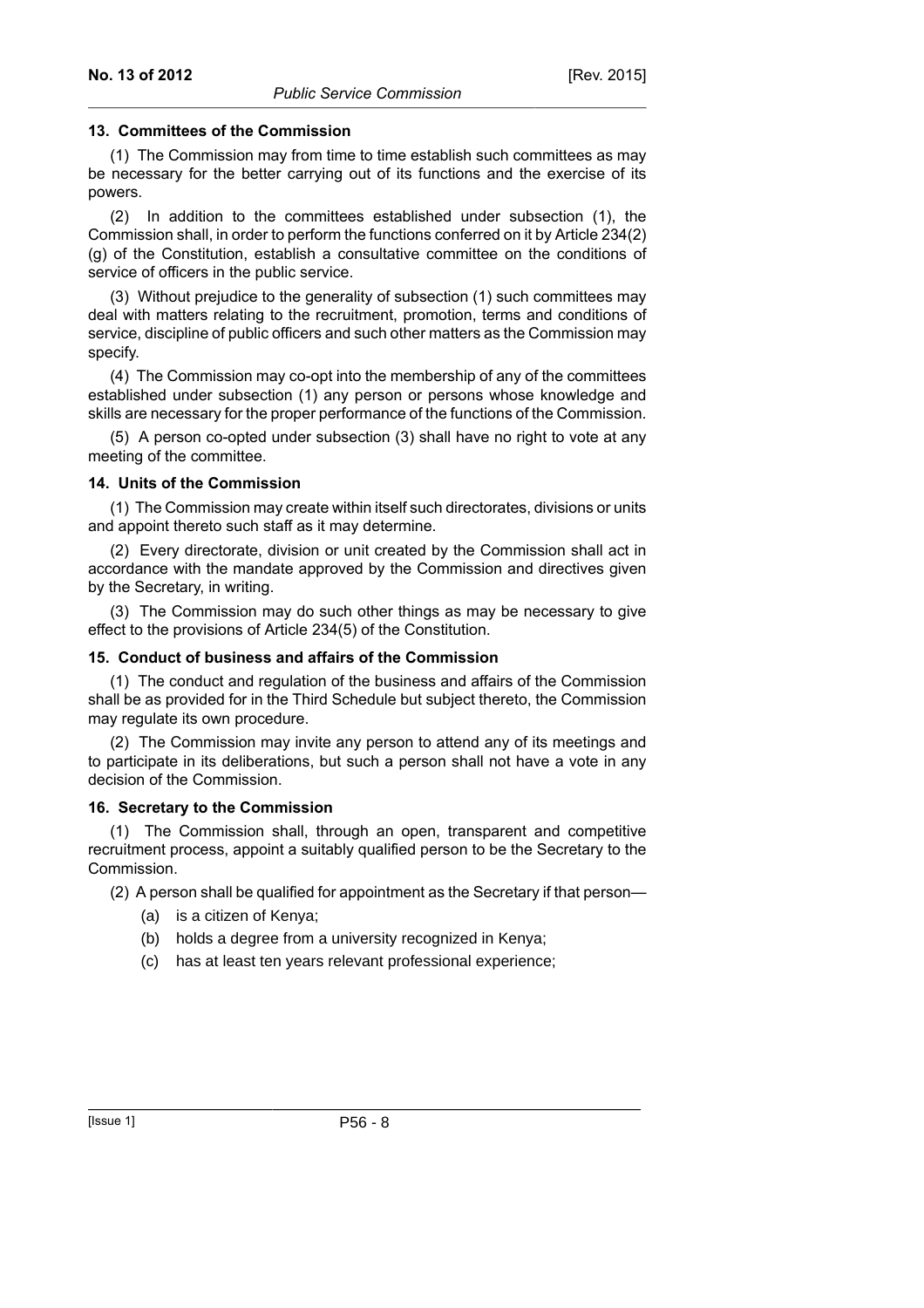- (d) has at least five years experience in a leadership position at senior management level in a Public Service or Private Sector organization; and
- (e) meets the requirements of leadership and integrity as prescribed in Chapter Six of the Constitution.
- (3) The secretary appointed under subsection (1) shall be a state officer.

(4) The secretary shall, before assuming office, take and subscribe to the oath or affirmation of office prescribed in the Fourth Schedule.

(5) The secretary shall hold office for a term of five years but shall be eligible for re-appointment for one further term of five years.

(6) The secretary shall, in the performance of the functions and duties of office, be accountable to the Commission.

- (7) The secretary shall be—
	- (a) the chief executive officer of the Commission;
	- (b) head of the secretariat;
	- (c) the accounting officer of the Commission;
	- (d) custodian of the commission's records;
	- (e) responsible for—
		- (i) the execution of the decisions of the Commission;
		- (ii) assignment of duties and supervision of the staff of the Commission;
		- (iii) facilitating, co-ordinating and ensuring the execution of Commission's mandate;
		- (iv) the preparation and submission of the programmes necessary for the achievement of the Commission's mandate for approval by the Commission;
		- (v) ensuring staff compliance with public service values, principles and ethics; and
		- (vi) the performance of such other duties as may be assigned by the Commission or any other written law.

(8) The secretary may only be removed from office by the Commission on grounds of—

- (a) inability to perform functions of the office arising out of physical or mental infirmity;
- (b) incompetence;
- (c) gross misconduct;
- (d) bankruptcy;
- (e) violation of the Constitution; and
- (f) any other ground that would justify removal from office under the terms and conditions of service.
- (9) Before removal under subsection (8), the Secretary shall be—
	- (a) informed in writing of the reasons for the intended removal; and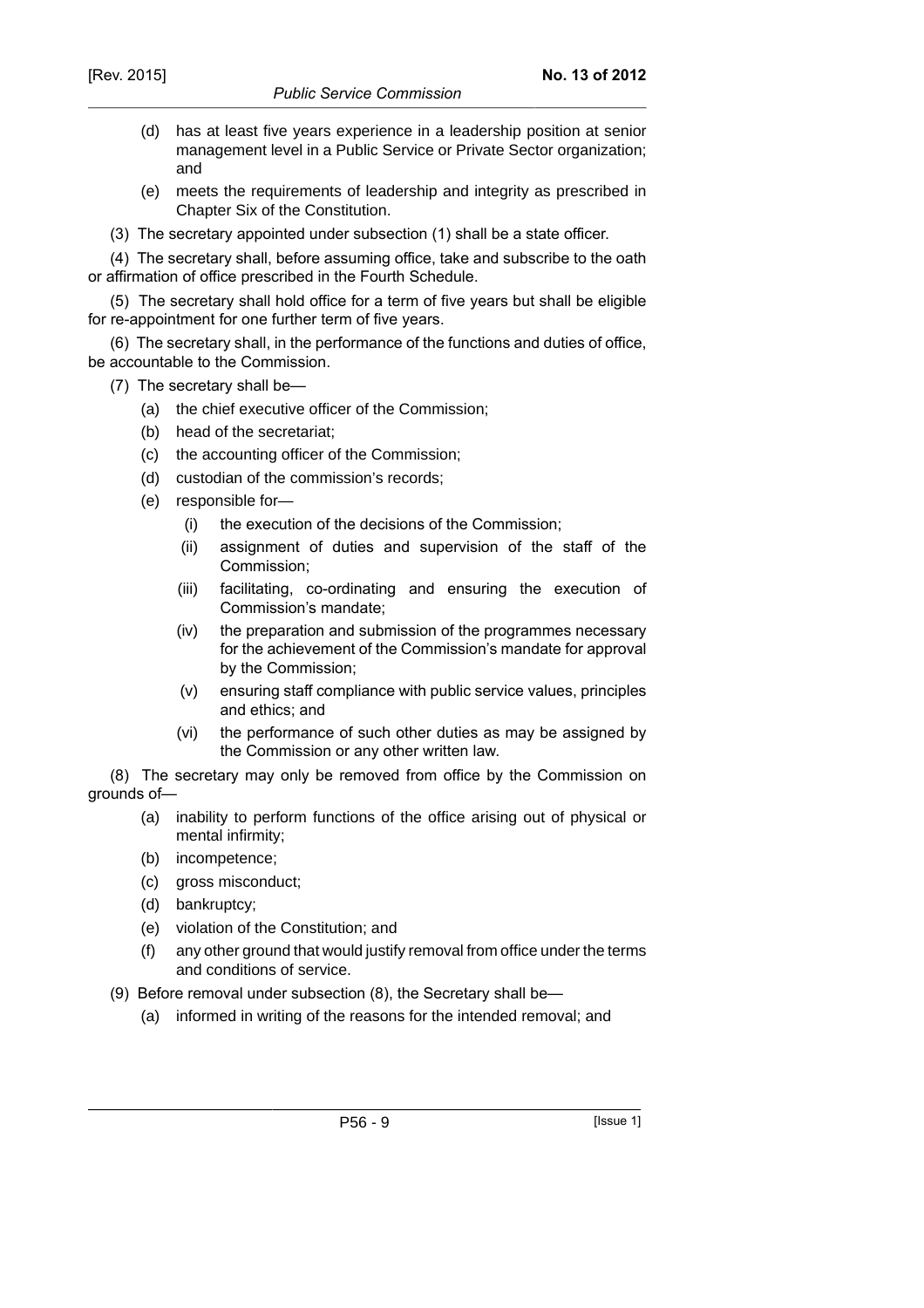(b) given an opportunity to put a defence against any such allegations, either in person or through a representative.

(10) Where the Commission does not intend to reappoint the secretary after the first term, the Commission shall notify the secretary and shall cause the vacancy to be advertised at least three months before the expiry of the incumbent's term.

# **17. The secretariat and staff of the Commission**

(1) There shall be a secretariat of the Commission which shall be headed by the Secretary.

- (2) The secretariat shall comprise of—
	- (a) such professional, technical and administrative officers and support staff, as may be appointed by the Commission; and
	- (b) such public officers as may be seconded to the Commission upon its request.

(3) The staff of the Commission may be appointed, subject to its approved establishment.

(4) The Commission shall ensure that in the appointment of its staff, not more than two thirds shall be of the same gender taking into account—

- (a) persons with disabilities; and
- (b) regional and ethnic diversity of the people of Kenya.

# **18. Seal of the Commission**

(1) The seal of the Commission shall be such device as may be determined by the Commission and shall be kept by the secretary.

(2) The affixing of the seal shall be authenticated by the chairperson and the secretary or any other person authorized in that behalf by a resolution of the Commission.

(3) Any document purporting to be under the seal of the Commission or issued on behalf of the Commission shall be received in evidence and shall be deemed to be so executed or issued, as the case may be, without further proof, unless the contrary is proved.

#### **19. Legal proceedings against the Commission**

(1) Proceedings against the Commission shall be deemed to be proceedings against the Government and shall be subject to the law relating to Government Proceedings.

(2) Any notice or other processes in respect of legal proceedings under subsection (1) shall be served upon the Secretary to the Commission.

# **20. Protection from personal liability**

(1) Nothing done by a member of the Commission or by any officer, member of staff or agent of the Commission shall, if done in good faith for the purpose of executing the powers, functions or duties of the Commission under the Constitution or this Act, render such member, officer, member of staff or agent personally liable for any action, claim or demand.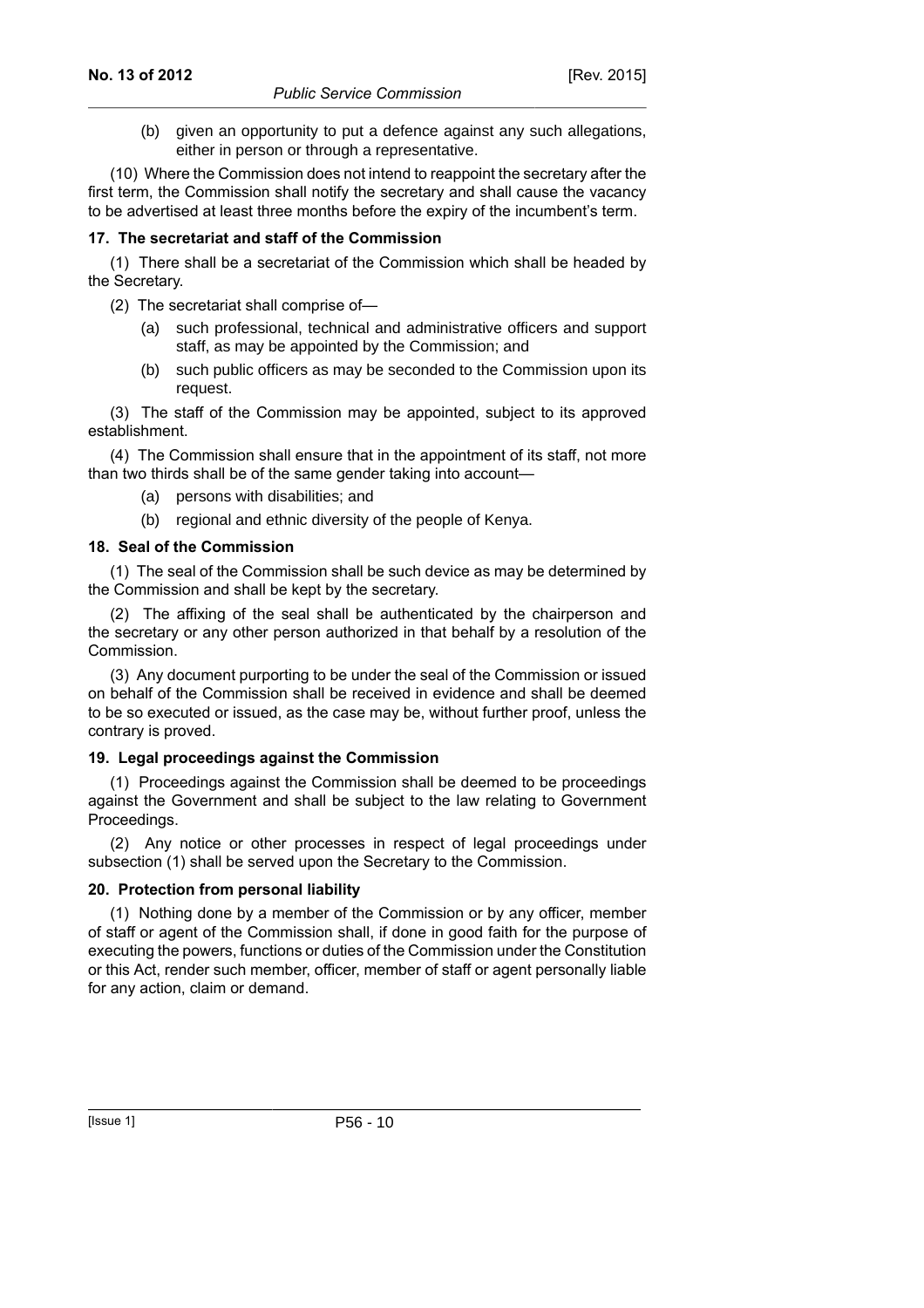(2) The provisions of subsection (1) shall not relieve the Commission of the liability to pay Compensation or damages to any person for an injury suffered by them, their property, or any of their interests arising directly or indirectly from the exercise of any power conferred by this Act or by the failure, whether wholly or partially, or from any works.

# **21. Code of conduct**

The members and the employees of the Commission shall subscribe to such code of conduct as the Commission may, by regulations, prescribe.

PART III – FINANCIAL PROVISIONS

# **22. Funds of the Commission**

The funds of the Commission shall, subject to the law relating to Public Finance Management, consist of—

- (a) monies allocated by Parliament for purposes of the Commission;
- (b) any grants, gifts, donations or other endowments given to the Commission;
- (c) such funds as may vest in or accrue to the Commission in the performance of its functions under this Act or under any other written law.

# **23. Expenses of the Commission to be a charge on the Consolidated Fund**

The administrative and other expenses of the Commission, including the salaries, allowances, gratuities and pensions of the members of the Commission shall be a charge on the Consolidated Fund.

#### **24. Remuneration and allowances**

(1) The members of the Commission shall be paid such remuneration or allowances as the Salaries and Remuneration Commission shall determine.

(2) The employees of the Commission shall be paid such remuneration and allowances as the Salaries and Remuneration Commission may advise.

# **25. Annual estimates**

(1) Before the commencement of each financial year, the secretary with the approval of the Commission shall cause to be prepared estimates of the revenue and expenditure of the Commission for that year.

(2) The Cabinet Secretary responsible for finance shall present the estimates approved by the Commission for consideration and approval by the National Assembly.

# **26. Financial year**

The financial year of the Commission shall be the period of twelve months ending on the thirtieth June in each year.

# **27. Accounts and audit**

(1) The Commission shall cause to be kept all proper books and records of account of the income, expenditure and assets of the Commission.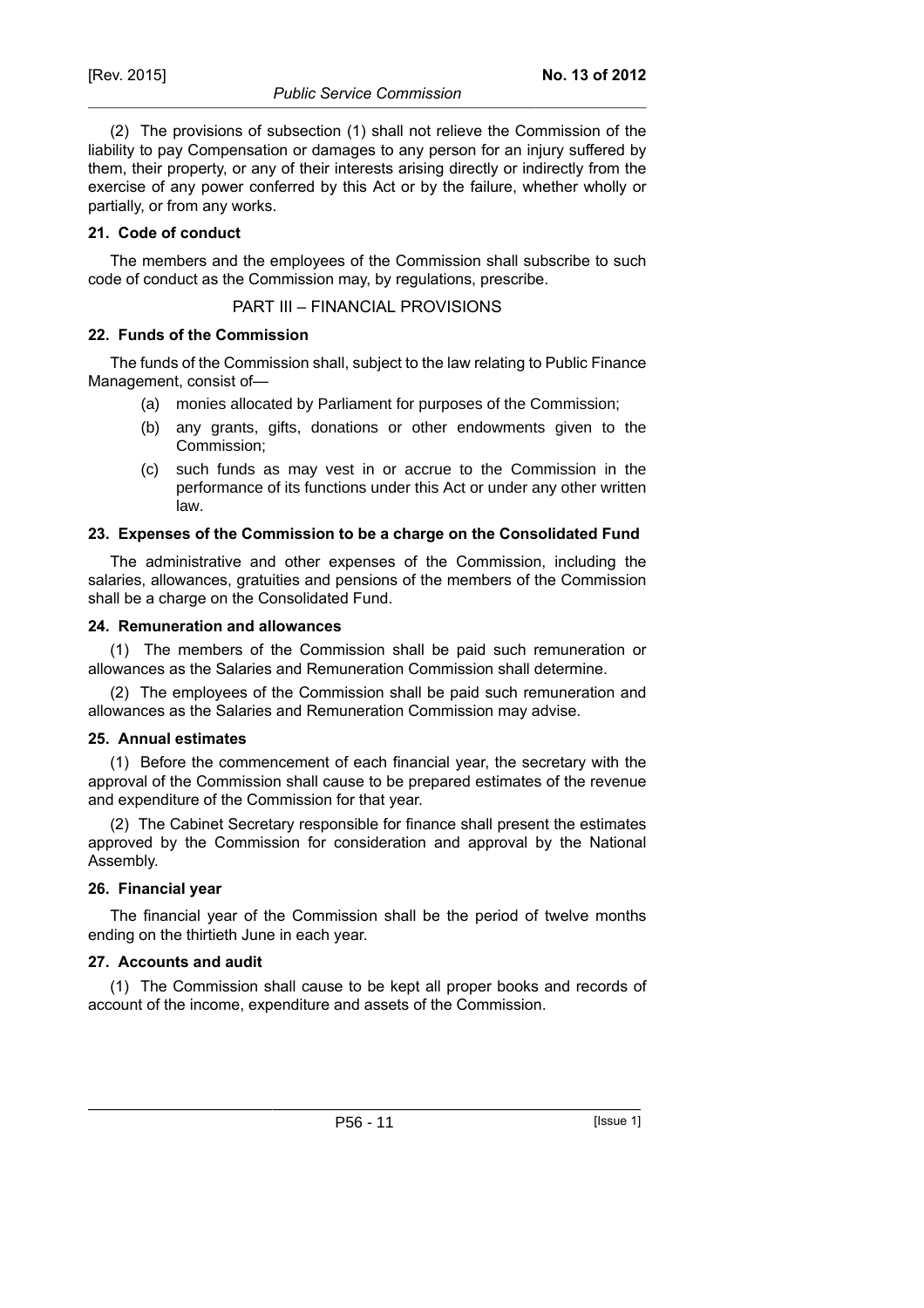(2) Within a period of three months after the end of each financial year, the Commission shall submit to the Auditor-General, the accounts of the Commission together with—

- (a) a statement of the income and expenditure of the Commission during that year; and
- (b) a statement of the assets and liabilities of the Commission on the last day of that year.

(3) All accounts kept under this Act shall be audited by the Auditor-General at least once in every financial year.

(4) The Commission shall be entitled, upon application to the Cabinet Secretary responsible for finance, to exemption from duty chargeable under the Stamp Duty Act (Cap. 480) in respect of any instrument executed by or on behalf of, or in favour of the Commission which, but for this section, the Commission would be liable to pay.

(5) The Commission may establish, control, manage, maintain and contribute to pension and provident funds for the benefit of the members and employees of the Commission and may grant pensions and gratuities from any such fund to the said officers upon their resignation, retirement or separation from the service of the Commission or, as the case may be, to the dependants of any such officer upon such officer's death.

# **28. Annual report**

(1) Every December after the end of each financial year, the Commission shall present its annual report to the President and submit the same to Parliament.

- (2) The annual report shall in respect of the year to which it relates, contain—
	- (a) the financial statements of the Commission;
	- (b) activities the Commission has undertaken;
	- (c) an evaluation on the extent to which the values and principles referred to in Articles 10 and 232 of the Constitution are complied with in the public service; and
	- (d) any other information that the Commission may consider relevant, including a summary of the nature of appeals dealt with pursuant to Article 234 of the Constitution.

(3) The Commission shall publish the annual report in the *Gazette* and in at least one newspaper of national circulation.

# PART IV – MISCELLANEOUS, SAVINGS AND TRANSITIONAL PROVISIONS

# **29. Management of information**

(1) The Commission shall publish and publicize all important information within its mandate affecting the nation.

(2) A request for information by a citizen, in the public interest—

(a) shall be addressed to the secretary or such other person as the Commission may for that purpose designate and may be subject to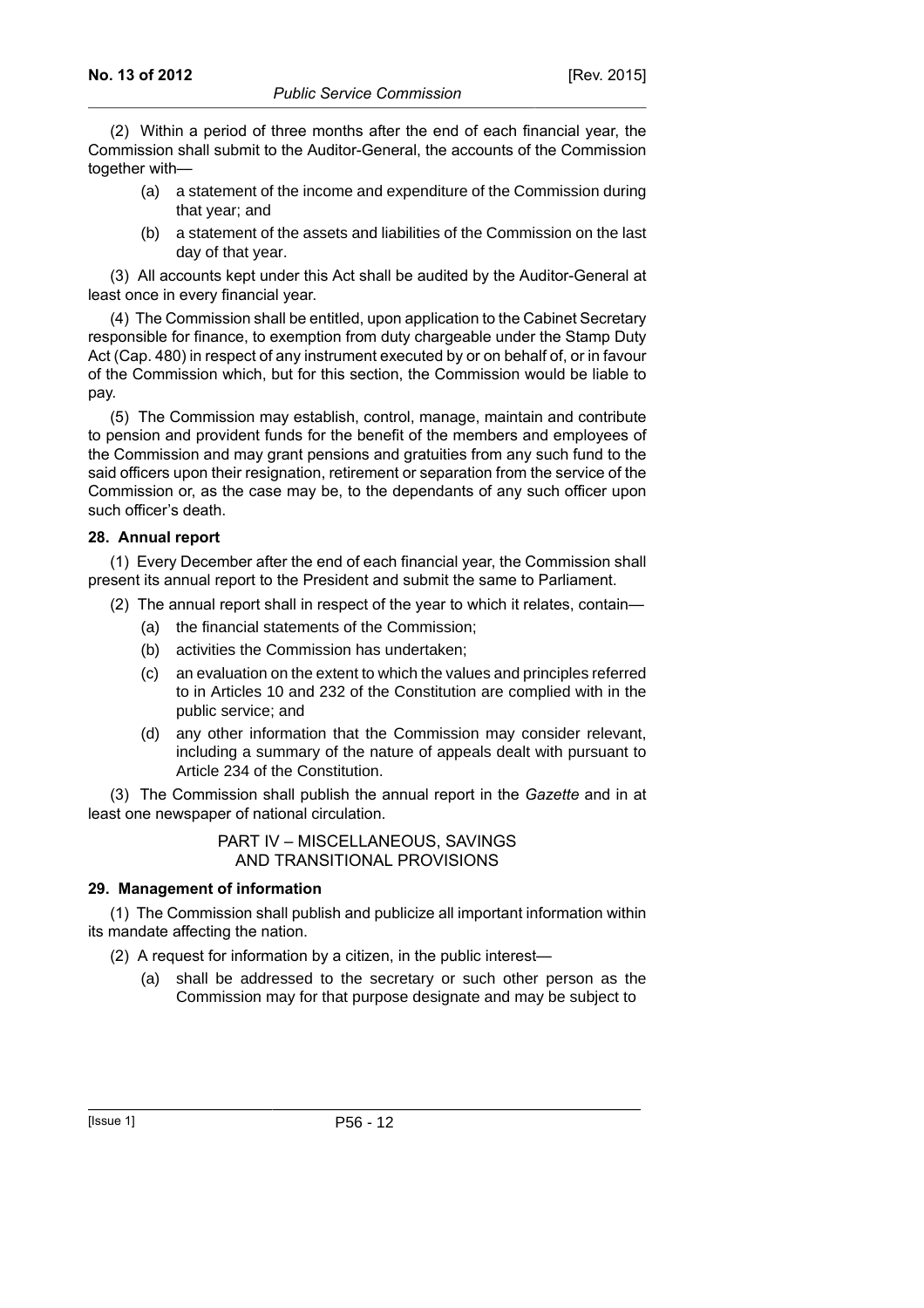(b) may be subject to confidentiality requirements of the Commission.

(3) Subject to the provision of Article 35 of the Constitution and to the law relating to Data Protection and Freedom of Information, the Commission may decline to give information to an applicant where—

- (a) the request is unreasonable in the circumstances;
- (b) the information requested is at a deliberative stage by the Commission;
- (c) failure of payment of the prescribed fee; or
- (d) the applicant fails to satisfy any confidentiality requirements by the Commission.

(4) The right of access to information under Article 35 of the Constitution shall be limited to the nature and extent specified under this section.

(5) Every member and employee of the Commission shall sign a confidentiality agreement.

#### **30. Offences**

(1) Without prejudice to any other law, no member or officer of the Commission nor any other person shall publish or disclose to any unauthorized person or otherwise than in the course of duty the contents or any part of the contents of any document, communication or information whatsoever which has come to his or her knowledge in the course of his or her duties under this Act or under any regulation made there under.

(2) A person who contravenes subsection (1) commits an offence and is liable, on conviction, to a fine not exceeding one hundred thousand shillings or to imprisonment for a term not exceeding two years, or to both such fine and such imprisonment.

(3) Without prejudice to any other law, any person who discloses or publishes any information other than in accordance with Article 35 of the Constitution and the law relating to data protection and freedom of information commits an and shall be liable, on conviction, to a fine not exceeding one hundred thousand or imprisonment for a term not exceeding two years:

Provided that no person shall be guilty of an offence if the disclosure relates to acts or conduct of any person that constitute a crime under any law.

(4) Without prejudice to any other law, any person who, in connection with an application by himself or any other person for employment or appointment, promotion or transfer in the service of the Government, or in connection with any matter upon which it is the duty of a Commission to require information or evidence, or into which it is the duty of the Commission to inquire, willfully gives to a Commission or to any member thereof any information which is false or misleading in any particular material commits an offence and is liable, on conviction, to a fine not exceeding two hundred thousand or to imprisonment for a term not exceeding two years, or to both such fine and such imprisonment.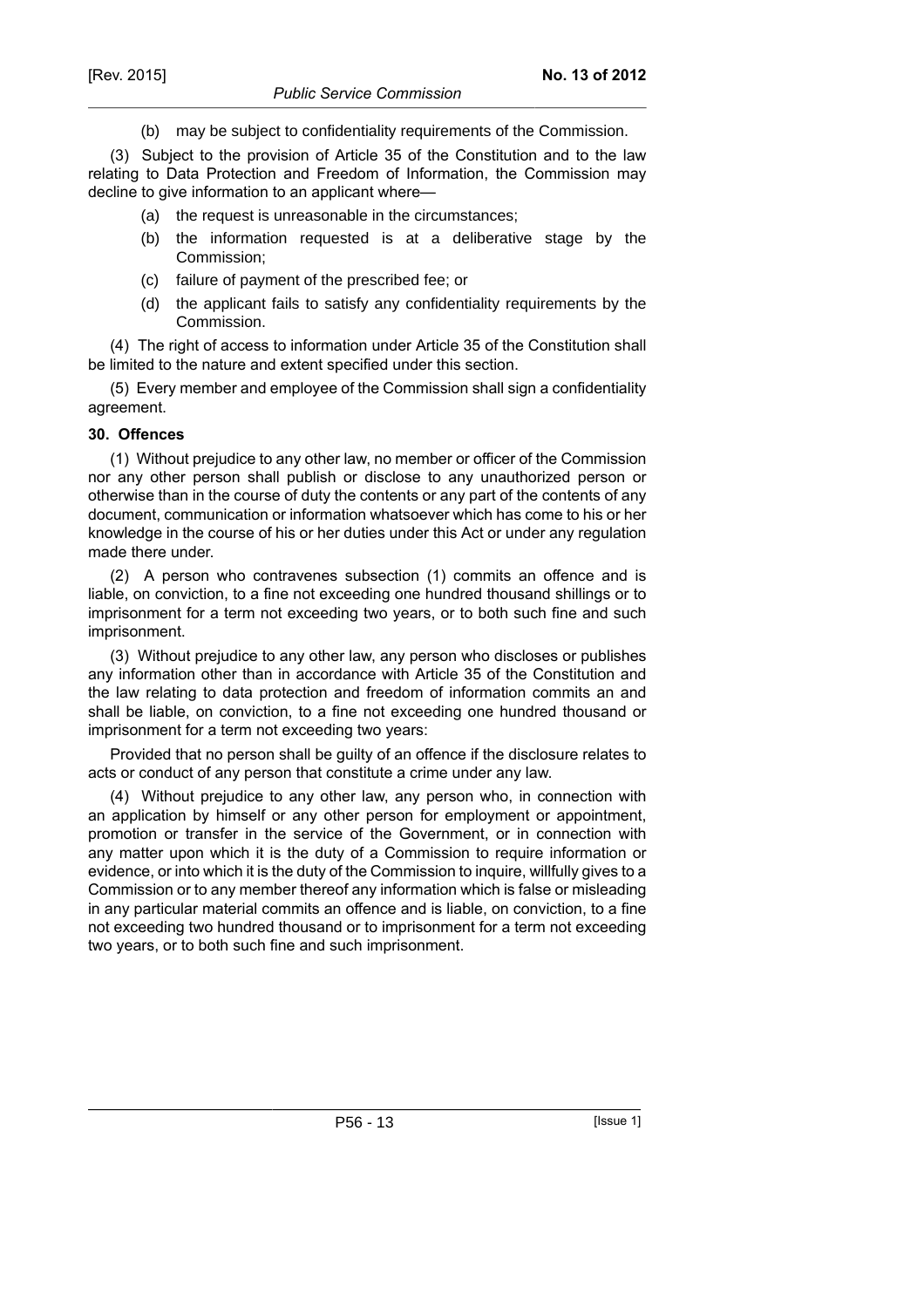# **31. Regulations**

(1) The Commission may make regulations for the better carrying out of Its functions under the Constitution, this Act and any other national legislation.

(2) Without prejudice to the generality of subsection (1), such regulations may provide for—

- (a) the establishment and abolition of offices in the public service;
- (b) the appointment, including the power to confirm appointments of persons, promotions, and deployment to any office in respect of which the Commission is responsible under this Act;
- (c) the disciplinary control of persons holding or acting in any office in respect of which the Commission is responsible under this Act;
- (d) promotion of values and principles of governance in the public service;
- (e) the investigation, monitoring and evaluation of the organization, administration and personnel practices of the public service;
- (f) promotion of efficiency and effectiveness in the public service;
- (g) the review of conditions of service, code of conduct and qualifications of officers in the public service;
- (h) the hearing and determination of appeals in respect of county governments' public service;
- (i) the termination of appointments and the removal of persons from any office, in respect of which the Commission is responsible under this Act;
- (j) the practice and procedure of the Commission in the exercise of its functions under this Act;
- (k) the delegation of the Commission's functions or powers; and
- (l) any other matter required under the Constitution, this Act or any other written law.

(3) The power to make regulations conferred to the Commission under this Act shall be—

- (a) for the objective and purpose of giving effect to the Constitution and this Act;
- (b) to the nature and scope specifically stipulated in the Constitution and this Act; and
- (c) based on the general principles and standards contained in the Constitution and this Act.

# **32. Transition**

(1) The members of the Public Service Commission existing immediately before the commencement of this Act shall continue in office for the unexpired period of the term of the member.

(2) A person who immediately before the commencement of this Act was an officer of the Public Service Commission existing immediately before the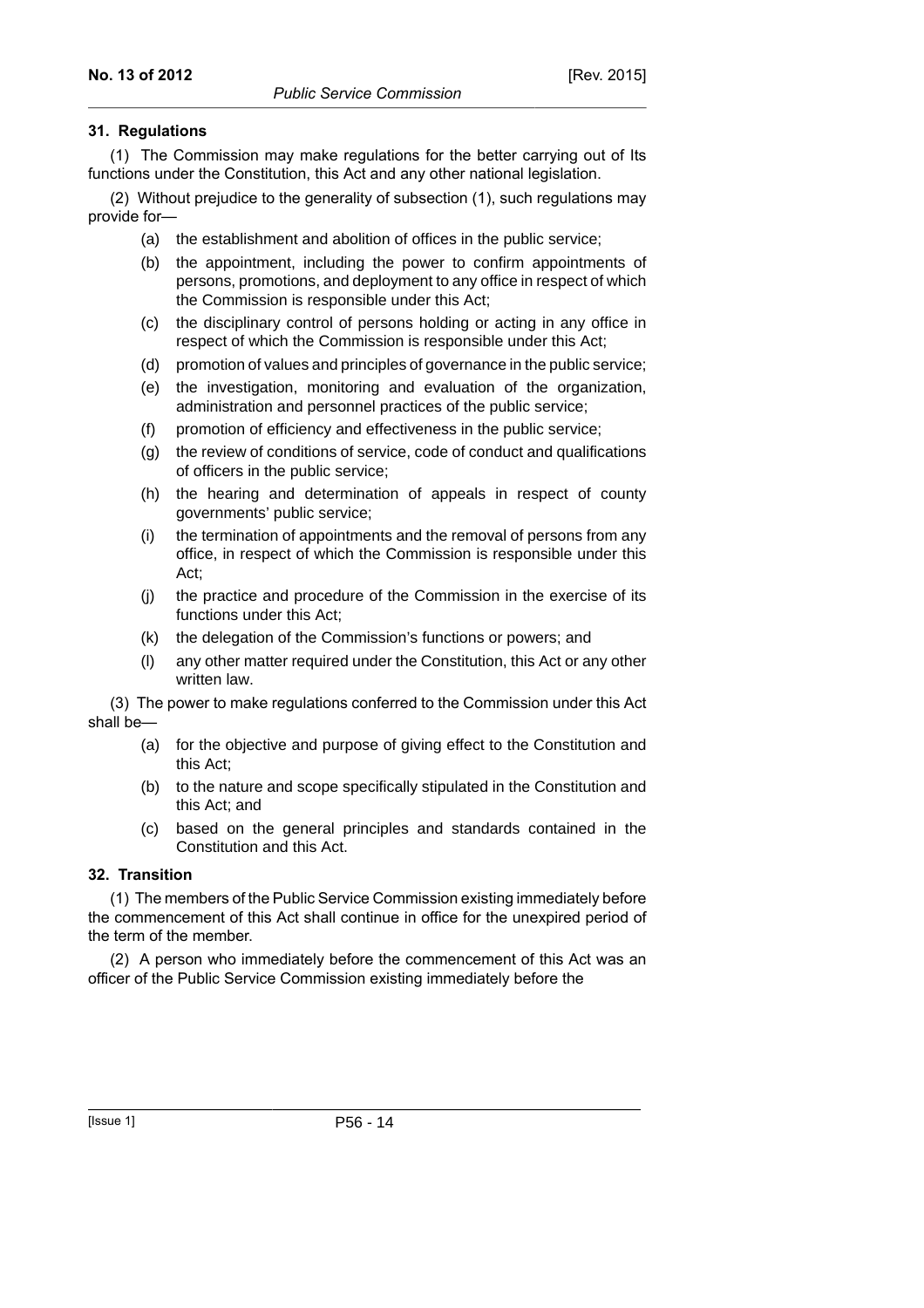commencement of this Act, may, subject to the provisions of the Constitution, this Act and any other relevant law, be an officer of the Commission.

(3) Any disciplinary proceedings that are pending before the Public Service Commission before the commencement of this Act shall be continued as if the Commission was the Commission existing before the effective date of the Constitution.

#### **33. Transfer of assets, etc.**

(1) All property, assets, rights, liabilities, obligations, agreements and other arrangements existing at the commencement of this Act and vested in, acquired, incurred or entered into by or on behalf of the Public Service Commission existing immediately before the commencement of this Act, shall upon the commencement of this Act subject to the law relating to Transition to Devolved government, be deemed to have vested in or to have been acquired, incurred or entered into by or on behalf of the Commission to the same extent as they were enforceable by or against either of the former Commissions before the commencement of the Act.

(2) Where the transfer of any property transferred to or vested in the Commission under subsection (1) is required by any written law to be registered, the Commission shall, within three months from the commencement of this Act or within such other period as the written law may prescribe, apply to the appropriate registering authority for the registration of the transfer and thereupon the registering authority shall, at no cost to the Commission or any person by way of registration fees, stamp or other duties—

- (a) make such entries in the appropriate register as shall give effect to the transfer;
- (b) where appropriate, issue to the Commission a certificate of title or other statutory evidence of ownership of the property or make such amendments on such certificates or in the appropriate register as may be necessary; and
- (c) make any necessary endorsements on such deeds or other documents as may be presented to such registering authority relating to the title, right or obligation concerned.

#### **34. Repeal of Cap. 185**

The Service Commissions Act (Cap.185) is repealed.

# FIRST SCHEDULE

[Section 6(2).]

# PROCEDURE FOR APPOINTMENT OF CHAIRPERSON, AND MEMBERS OF THE COMMISSION

# **1. Selection Panel**

(1) Within fourteen days of the commencement of this Act, and whenever a vacancy arises, the President shall by notice in the *Gazette* declare vacancies in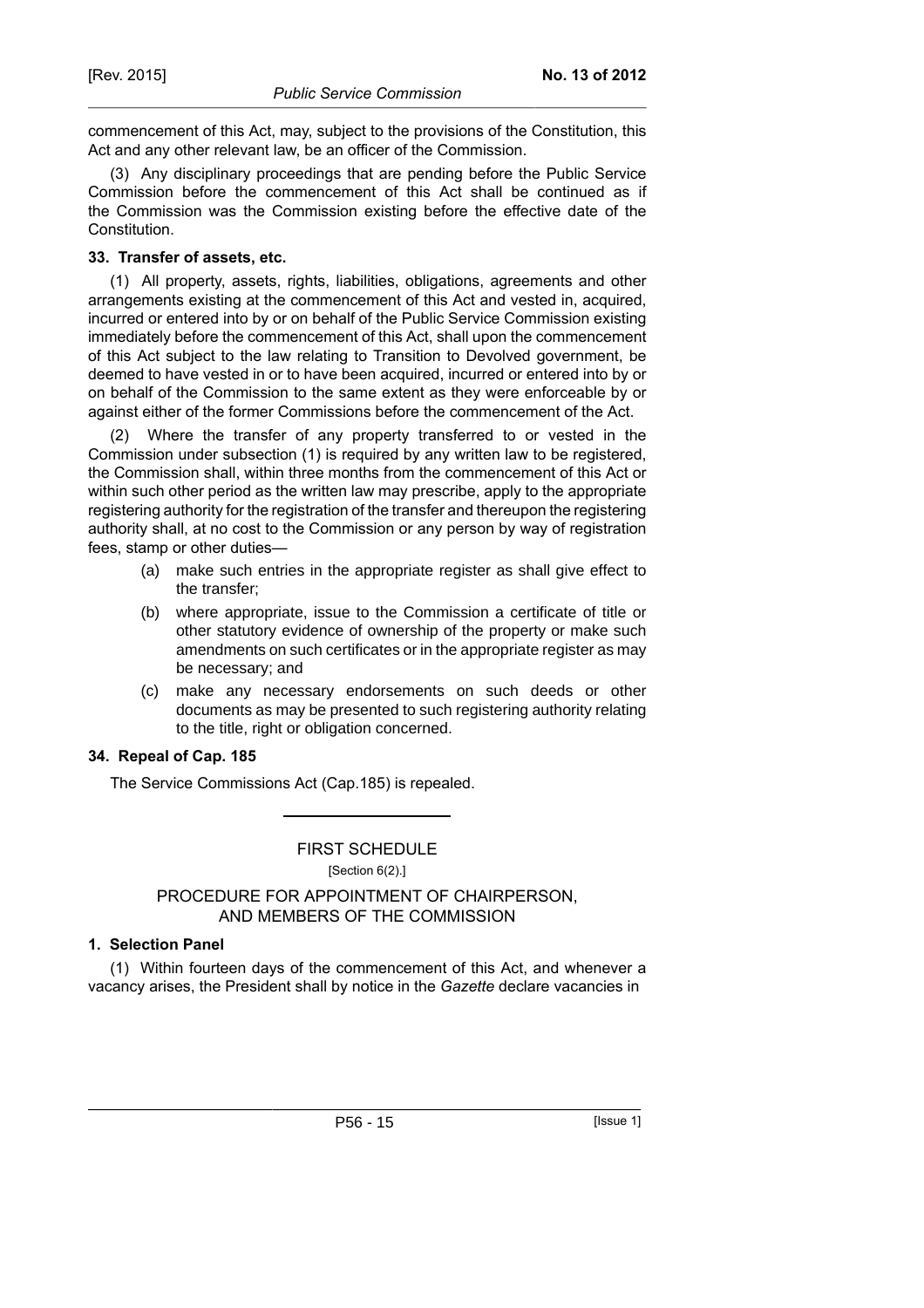the Commission and constitute a selection panel comprising seven professionals drawn, through an open and competitive process, from the public and private sector.

(2) The panel shall elect a chairperson from amongst its number.

(3) Subject to the provisions of this Schedule, the panel shall determine its own procedure.

(4) The Office of the Secretary to the Cabinet shall provide facilities and any support required by the panel in the performance of its functions.

# **2. Oath or affirmation of office**

The chairperson and members of the panel shall, before assuming office, take and subscribe the oath or affirmation of office prescribed in the Third Schedule.

# **3. Selection of nominees**

(1) The panel shall, within fourteen days of appointment, invite applications from qualified persons and publish the names of all applicants and their qualifications in the *Gazette*, at least two newspapers with nationwide circulation and on the Commission's website.

(2) The panel shall consider the applications, shortlist and interview the applicants.

(3) After carrying out the interviews, the panel shall—

- (a) select three persons qualified to be appointed as chairperson;
- (b) select three persons qualified to be appointed as vice-chairperson; and
- (c) at least three persons qualified to be appointed as members of the Commission for each vacancy; and
- (d) forward the names of the persons selected under paragraphs (a), (b) and (c) to the President for nomination as the chairperson, vicechairperson or member respectively or as the case may be.

(4) The President shall within fourteen days forward the names of nominees to the National Assembly for vetting and approval.

(5) In nominating or appointing persons as members of the Commission, the panel and the President shall—

- (a) observe the principle of gender equity, ethnic and other diversities of the people of Kenya, and shall ensure equality of opportunity for persons with disabilities; and
- (b) take into account the national values and principles set out in Articles 10 and 232 of the Constitution.

# **4. Approval by the National Assembly**

(1) The National Assembly shall within fourteen days of its sitting, consider all nominations received and approve or reject any of them.

(2) Upon approval by the National Assembly, the Speaker shall within seven days of the approval, forward the names of the approved persons to the President for appointment.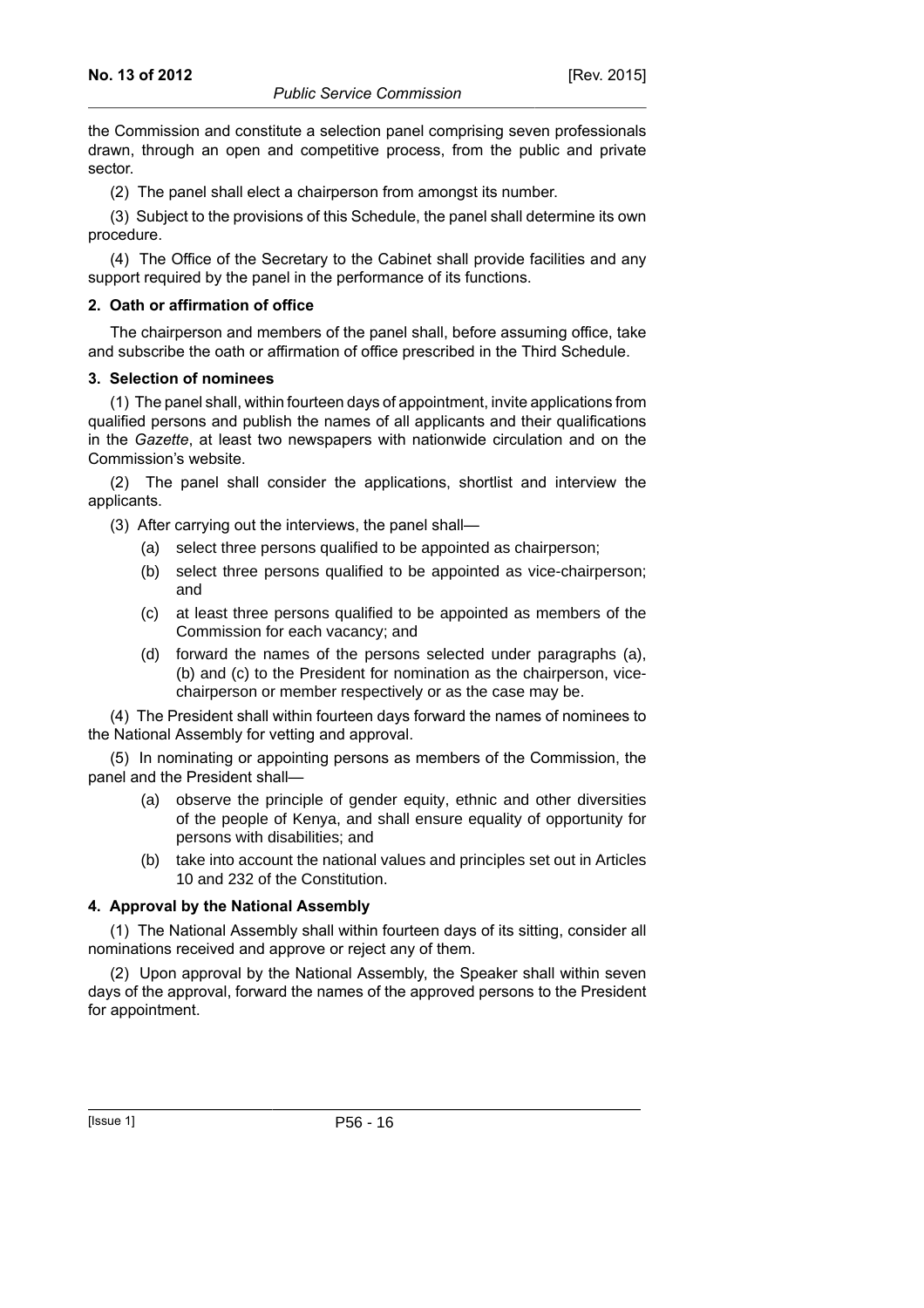# **5. Rejection by National Assembly**

(1) Where the National Assembly rejects any nomination pursuant to paragraph 4(1), the Speaker shall, as soon as practically possible, notify the President of the rejection.

(2) The President shall within fourteen days of the rejection, submit to the National Assembly a fresh nomination from amongst the list of nominees received from the panel under paragraph 3(3).

(3) If the National Assembly rejects all or any subsequent nominee submitted under sub-paragraph (2), the panel shall forward to the President fresh names from the persons shortlisted and interviewed under paragraph 3(2) and the provisions of paragraphs 3(4), 4 and 5 shall with necessary modifications, apply.

#### **6. Appointment of chairperson, vice-chairperson and members**

(1) The President shall by notice in the *Gazette*, appoint the chairperson, vicechairperson and the members approved and forwarded by the National Assembly within seven days upon receipt of the approved names.

(2) Until after the first general election under the Constitution, the President shall in appointing the panel and nominating persons for appointment as chairperson, vice-chairperson or member of the Commission, act in consultation with the Prime Minister.

#### **7. Dissolution of panel**

(1) The panel shall stand dissolved upon the appointments under paragraph 6.

(2) Where the provisions of paragraph 5 apply, the panel shall continue to exist but shall stand dissolved upon the requisite appointments being made under paragraph 6.

**8.** Despite the foregoing provisions of this Schedule, the President may, by notice in the Gazette, extend the period specified in respect of any matter under this section by a period not exceeding twenty-one days.

# SECOND SCHEDULE [Section 8.]

#### OATH OR SOLEMN AFFIRMATION OF CHAIRPERSON/ VICE-CHAIRPERSON/ MEMBER OF THE COMMISSION

been appointed as (Chairperson/Vice-Chairperson/Member) of the Public Service Commission, do swear/solemnly affirm that I will without fear or favour, affection or ill-will, discharge the functions of the office of (Chairperson/Vice-Chairperson/Member) of the Commission, and that I will not, directly or indirectly, reveal any matter relating to such functions to unauthorized persons or otherwise than in the course of duty.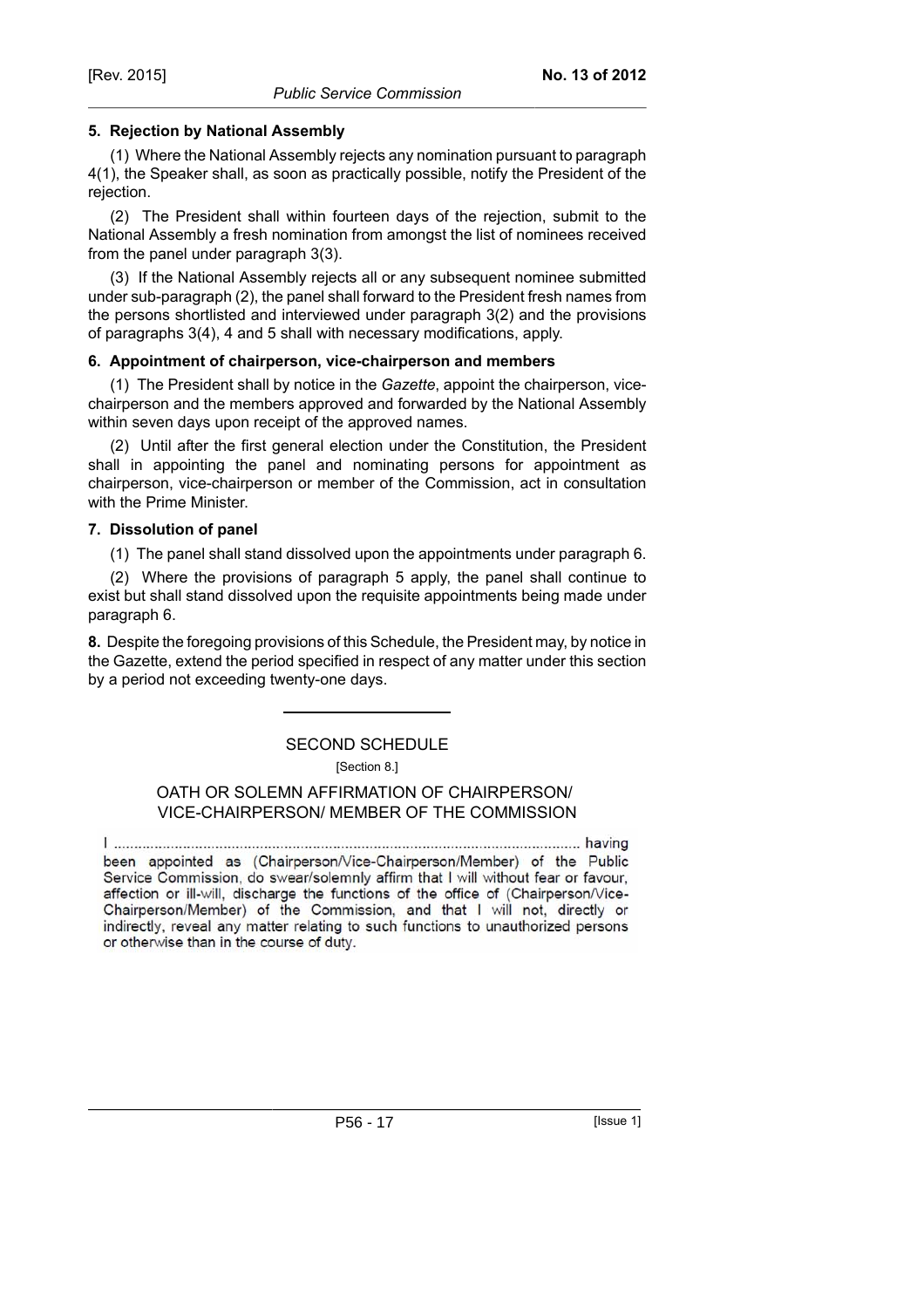| SECOND SCHEDULE-continued |  |
|---------------------------|--|
| So help me God.           |  |
| Signed                    |  |
|                           |  |
| <b>Chief Justice</b>      |  |
|                           |  |

# THIRD SCHEDULE

[Section 15.]

# PROVISIONS AS TO THE CONDUCT OF THE BUSINESS AND AFFAIRS OF THE COMMISSION

**1.** The Commission shall meet in plenary as often as may be necessary for the carrying but of its business but it shall meet at least once every calendar month.

**2.** A meeting of the Commission shall be held on such date and at such time as the chairperson shall decide.

**3.** The chairperson shall, on the written application of one-third of the members, convene a special meeting of the Commission.

**4.** Unless the majority of the total membership of the Commission otherwise agree, at least fourteen days' written notice of every meeting of the Commission shall be given to every member of the Commission.

**5.** The quorum for the conduct of business at a meeting of the Commission shall be at least five members of the Commission.

**6.** The chairperson shall preside at every meeting of the Commission and in the absence of the chairperson at a meeting, the vice-chairperson shall preside and in the absence of both the chairperson and the vice-chairperson, the members present shall elect one of their number to preside and who shall, with respect to that meeting and the business transacted thereat, have all the powers of the chairperson.

**7.** Unless a unanimous decision is reached, a decision on any matter before the Commission shall be by concurrence of a majority of all the members.

**8.** Subject to paragraph 5, no proceedings of the Commission shall be invalid by reason only of a vacancy among the members thereof.

**9.** The secretary shall be the secretary at all meetings of the Commission.

**10.** The Commission shall cause minutes of all proceedings of meetings of the Commission to be entered in books for that purpose.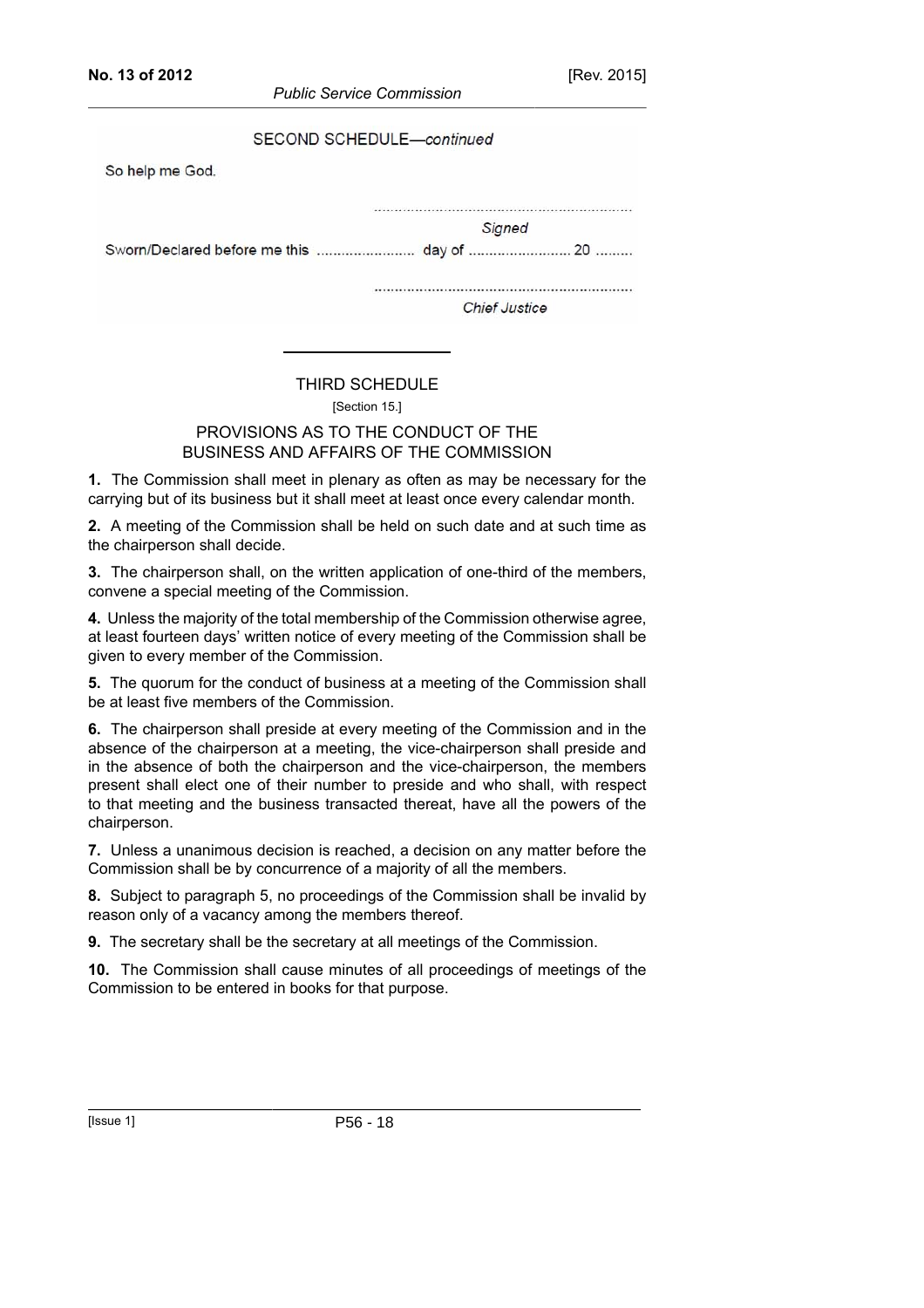**11.** Except as provided by this Schedule, the Commission may regulate its own procedure.

(1) If any person is present at a meeting of the Commission or any committee at which any matter is the subject of consideration and in which matter that person or that directly or indirectly interested in a private capacity, that person shall as soon as is practicable after the commencement of the meeting, declare such interest and shall not, unless the Commission or committee otherwise directs, take part in any consideration or discussion of, or vote on any question touching such matter.

(2) A disclosure of interest made under subsection (1) shall be recorded in the minutes of the meeting at which it is made.

(3) A person who contravenes subsection (1) commits an offence and upon conviction is liable to a fine not exceeding five hundred thousand shillings or to imprisonment for a term not exceeding seven years or to both such fine and imprisonment.

(4) A member or employee of the Commission shall not transact any business or trade with the Commission.

# FOURTH SCHEDULE

[Section 16(3).]

# OATH OR SOLEMN AFFIRMATION OF A SECRETARY OF THE COMMISSION

upon to exercise the functions of Secretary of the Public Service Commission, do swear/solemnly affirm that I will not, directly or indirectly, reveal to any unauthorized person or otherwise than in the course of duty the contents or any part of the contents of any document, communication or information whatsoever which may come to my knowledge in the course of my duties as an officer of the Commission.

So help me God.

**Signed** 

**Chief Justice** 

P56 - 19 [Issue 1]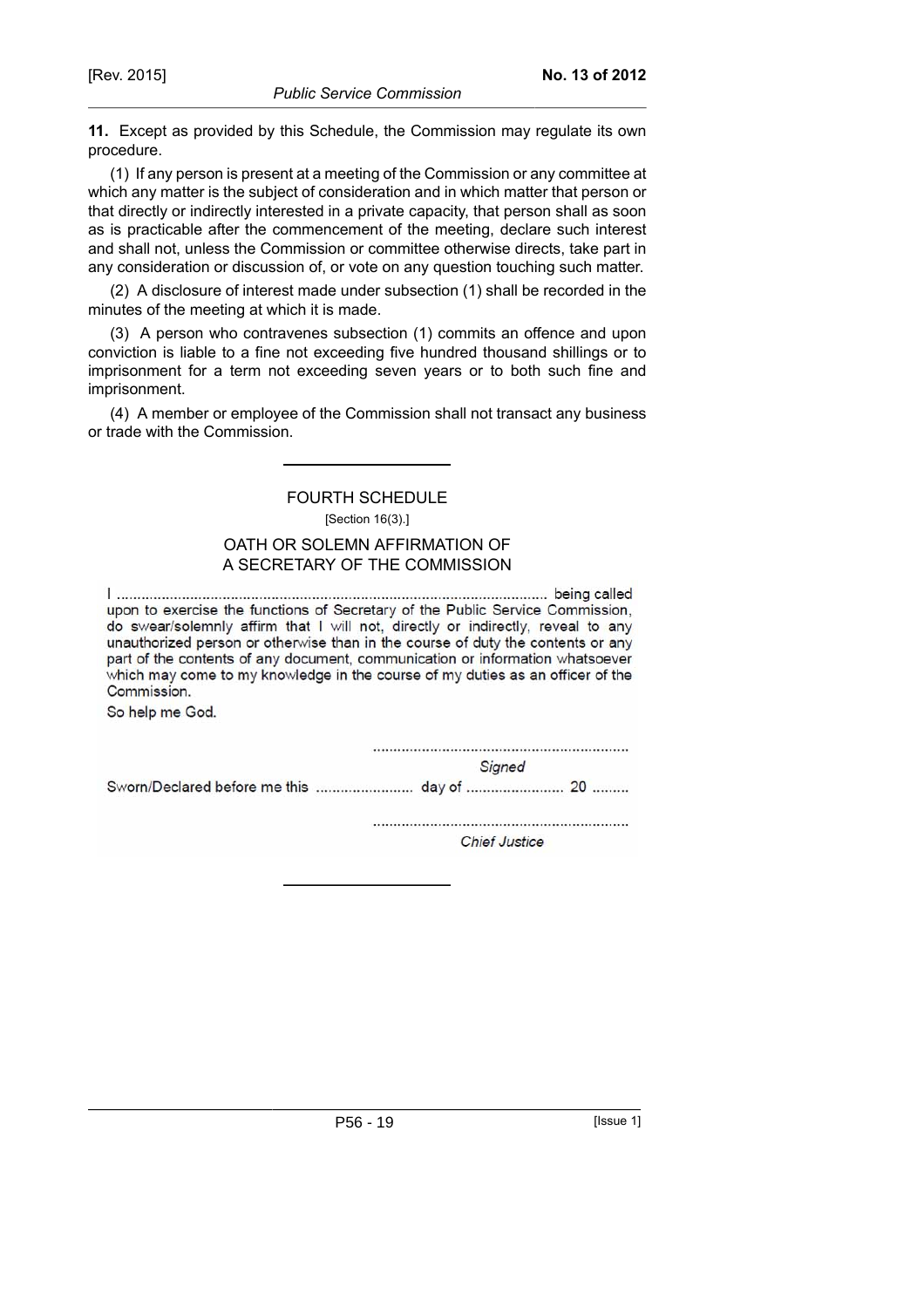# **NO. 13 OF 2012**

# **PUBLIC SERVICE COMMISSION ACT**

SUBSIDIARY LEGISLATION

*List of Subsidiary Legislation*

*Page*

1. Public Service Commission (County Government Public Services Appeals Procedures) Regulations, 2016.........................................................................P56 – 23

**Contract Contract Contract**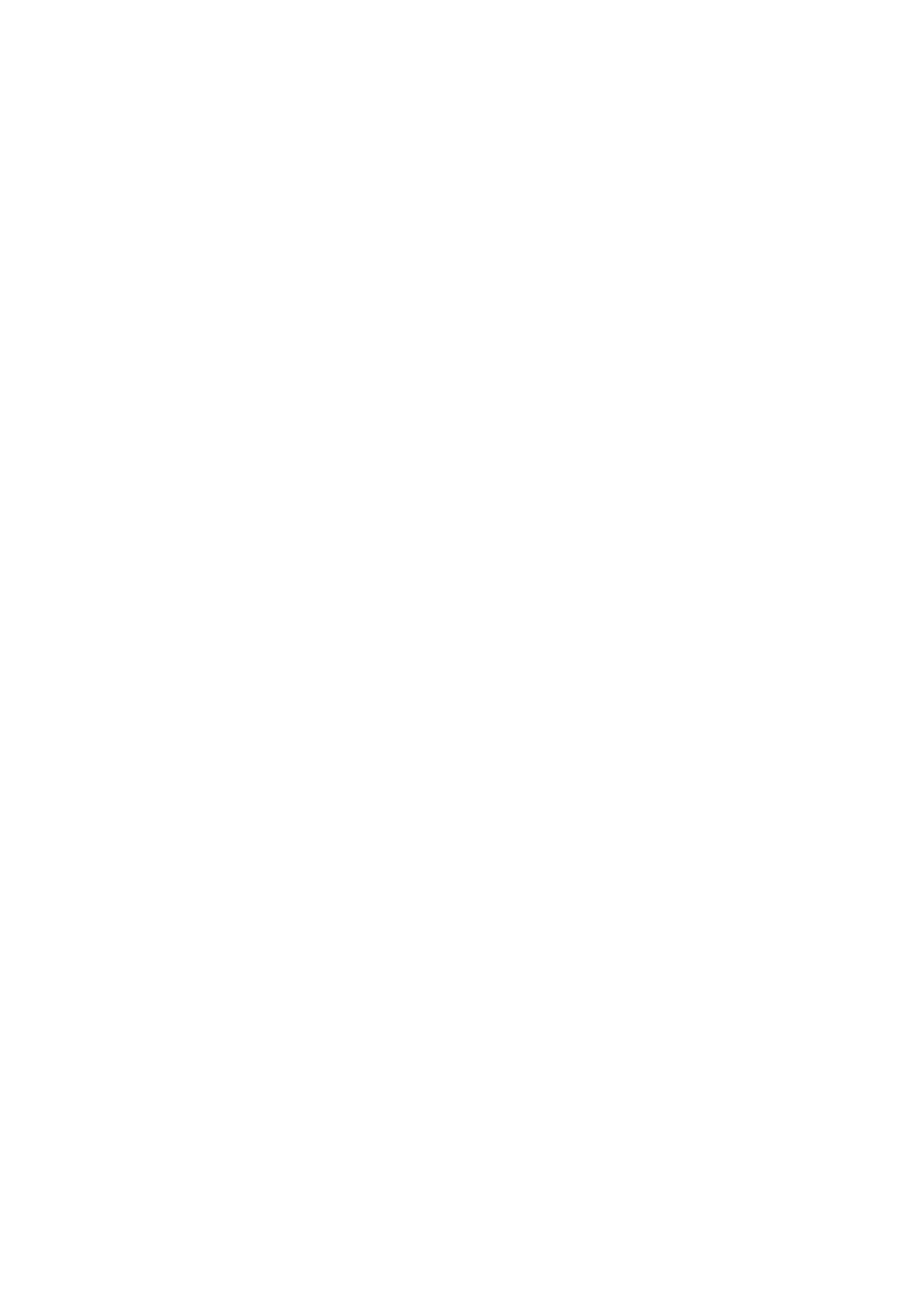#### **PUBLIC SERVICE COMMISSION (COUNTY GOVERNMENT PUBLIC SERVICES APPEALS PROCEDURES) REGULATIONS, 2016**

ARRANGEMENT OF REGULATIONS

#### *Regulation*

- 1. Citation.
- 2. Purpose.
- 3. Interpretation.
- 4. Principles.
- 5. Inherent powers of the Commission.
- 6. Co-ordination of appeal process.
- 7. Jurisdiction.
- 8. Appealable matters.
- 9. Lodging of an appeal.
- 10. Commission to notify county government public service of appeal.
- 11. Processing an appeal.
- 12. Service of notices.
- 13. Hearings.
- 14. Vacancy in the appeals committee before appeal is determined.
- 15. Proceedings to be recorded.
- 16. Findings and recommendations.
- 17. Determination of an appeal.
- 18. Powers of the Commission on appeal.
- 19. Communication of the determination.
- 20. Time.
- 21. Review.
- 22. Powers of the Commission on review.
- 23. Communication of the decision on review.
- 24. Delivery of documents to the Commission.
- 25. Powers of the Commission in relation to service of documents.
- 26. Rights of appellants, applicants and respondents.
- 27. Commission to keep full records of proceedings.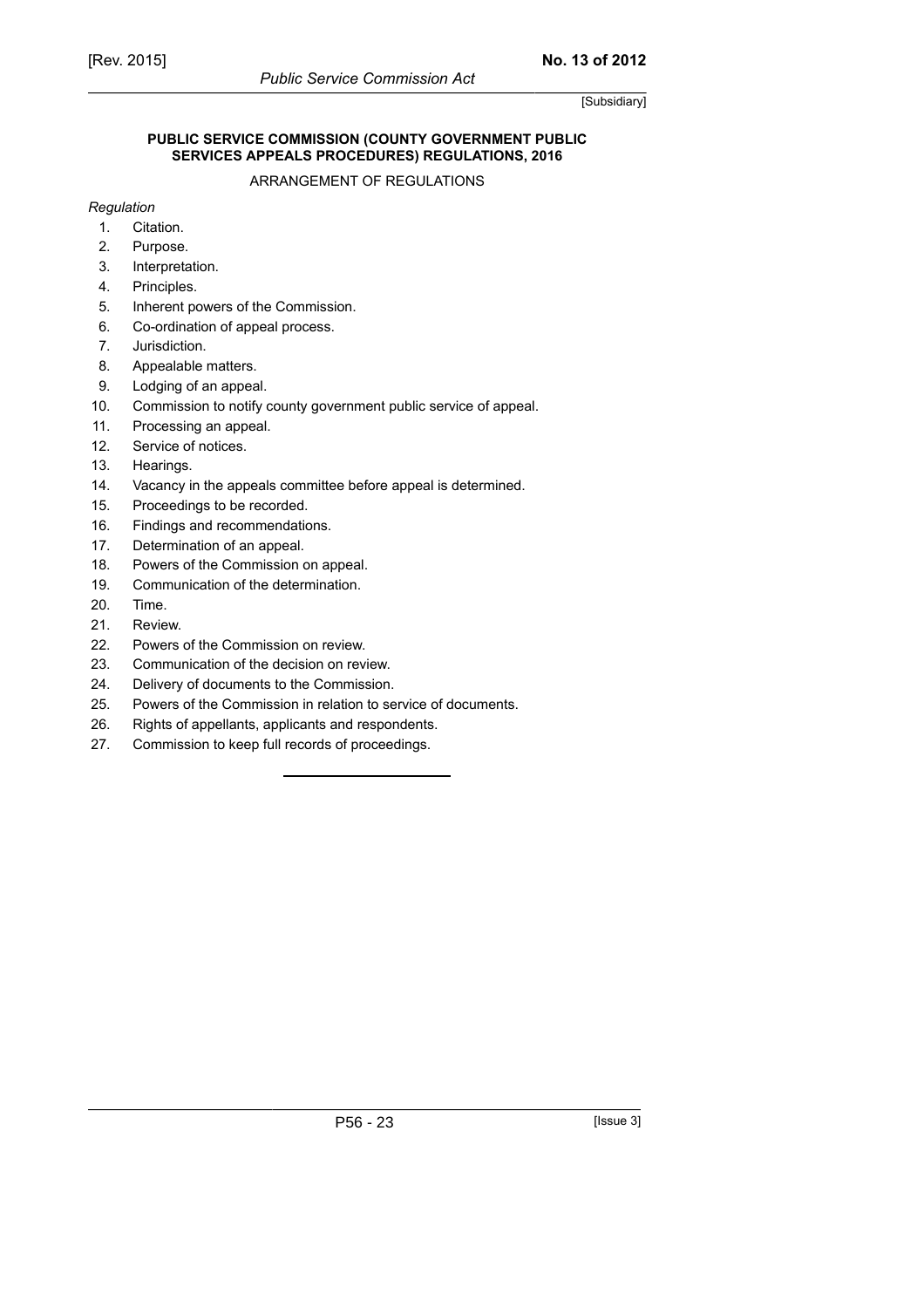#### **PUBLIC SERVICE COMMISSION (COUNTY GOVERNMENT PUBLIC SERVICES APPEALS PROCEDURES) REGULATIONS, 2016**

[L.N. 70/2016.]

#### **1. Citation**

These Regulations may be cited as the Public Service Commission (County Government Public Services Appeals Procedures) Regulations, 2016.

#### **2. Purpose**

The purpose of these Regulations is to regulate the hearing of appeals by the Commission that have been filed by public officers or any other person against the decisions of county governments public service.

#### **3. Interpretation**

In these Regulations, unless the context otherwise requires—

**"appeal"** means to apply for the re-examination of a decision or process of a county government public service;

**"appellant"** means an individual or an organisation appealing against a county government public service decision or process;

**"applicant"** means an individual or organisation that has applied to the Commission to review the Commission's decision;

**"application"** means an application for review;

**"Chairperson"** means the Chairperson of the Public Service Commission;

**"Committee"** means the County Appeals Committee of the Commission;

**"County Appeals Unit"** means the Appeals Unit within the Commission;

**"county government public service"** includes a county assembly service; and

**"respondent"** means a county government public service whose decision or process has been appealed against.

#### **4. Principles**

The Commission shall be guided by the following principles Principles. when hearing and determining an appeal or when considering an application for a review of its determination in relation to an appeal—

- (a) the promotion of the purposes, values and principles of the Constitution;
- (b) justice and fairness for all parties appearing before the Commission;
- (c) the application of the rules of natural justice; (d) the application of substantive justice that does not rely on undue regard to technicalities of procedure; and
- (d) the avoidance of undue delay.

#### **5. Inherent powers of the Commission**

Notwithstanding any other provision in these Regulations, the Commission may, on its own motion or the application of a person, make such orders as are necessary for—

- (a) the fair and expeditious determination of an appeal or application under these Regulations;
- (b) the just conclusion of an appeal or application; or
- (c) the prevention of the abuse of the processes of the Commission.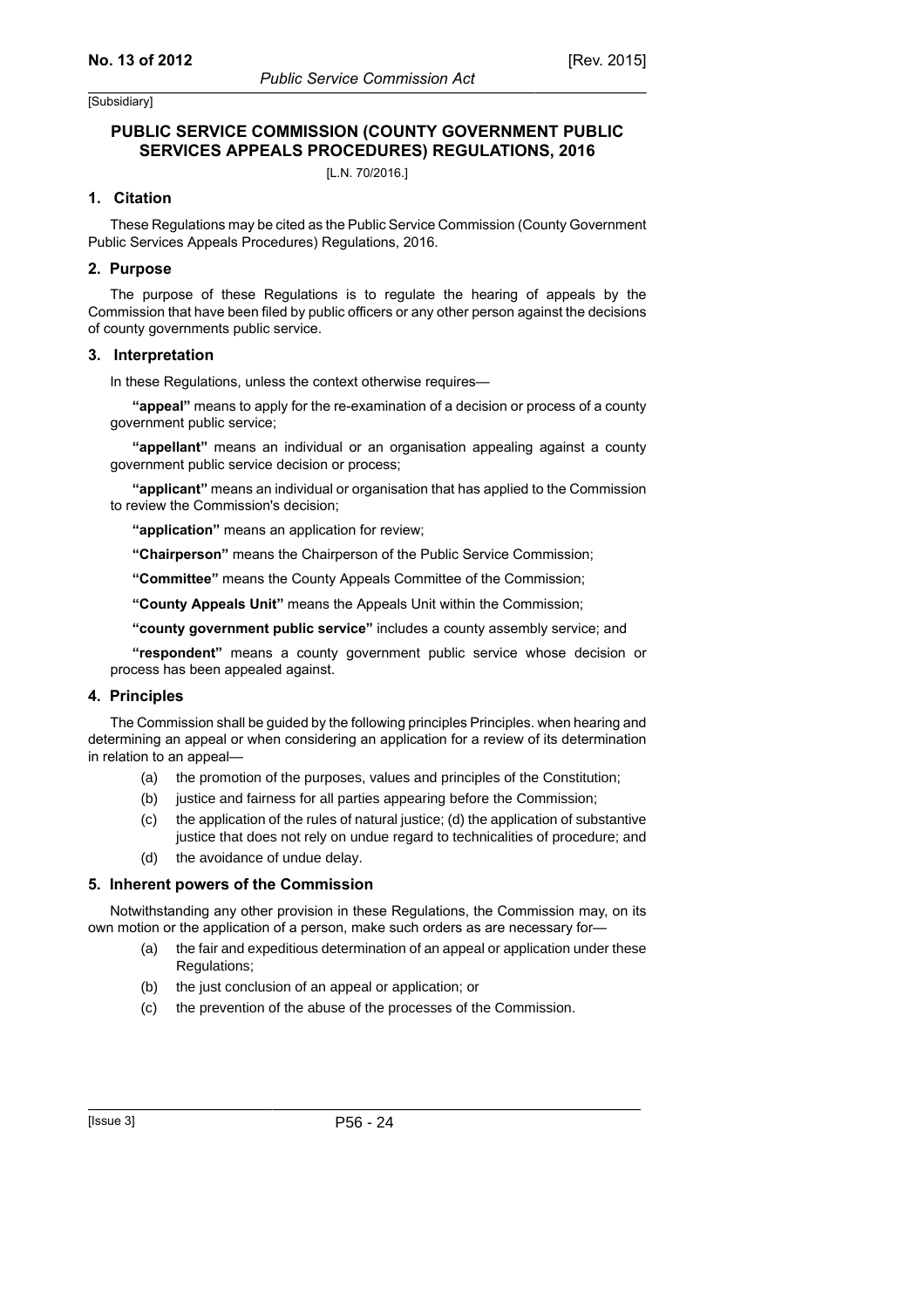#### **6. Co-ordination of appeal process**

An appeal shall be heard by a Committee and the Chairperson shall be responsible for—

- (a) constituting each Committee;
- (b) assigning appeals and applications for review to Committees; and
- (c) such other functions as are necessary for the hearing and determination of appeals or applications for review.

#### **7. Jurisdiction**

(1) A person who is dissatisfied with a decision of the county government public service in its discharge of a human resource function may appeal to the Commission against that decision.

(2) A public officer who makes an appeal in accordance with these Regulations shall appeal after all the appeals and processes of the county government public service have been exhausted.

(3) A State officer in a county government public service shall not appeal against a decision of a county government public service under these Regulations.

#### **8. Appealable matters**

The Commission may hear and determine an appeal from a public officer in a county government public service regarding any decision relating to the engagement of the person in the county government, including an appeal in respect of—

- (a) the recruitment, selection, appointment, promotion, re-designation, deployment and qualifications attached to any office;
- (b) the remuneration, and terms and conditions of service;
- (c) disciplinary control including imposition of any punishment including dismissal;
- (d) the national values and principles of governance and the values and principles of public service as provided for in the Constitution;
- (e) retirement;
- (f) other forms of removal from service except on account of dismissal;
- (g) pension benefits, gratuity and other terminal benefits; and
- (h) any other decision that the Commission considers to fall within its constitutional jurisdiction to hear and determine an appeal in that regard.

#### **9. Lodging an appeal**

(1) A public officer shall lodge an appeal against a decision of a county government public service with the Commission within ninety days of the making of the decision by the county government public service.

(2) Notwithstanding the requirements of sub-regulation (1), the Commission may allow a public officer to lodge an appeal after the expiry of ninety days, if the Commission is persuaded that the circumstances warrant it.

(3) A person who lodges an appeal under these Regulations shall provide the relevant documents or information to support the appeal, including the documents and information provided by the public officer during the processes undertaken by the county government public service.

#### **10. Commission to notify county government public service of appeal**

The Commission shall notify a county government public service, within seven days of the lodging of an appeal, that the appeal has been lodged by a public officer against a decision of that county government public service in accordance with these Regulations and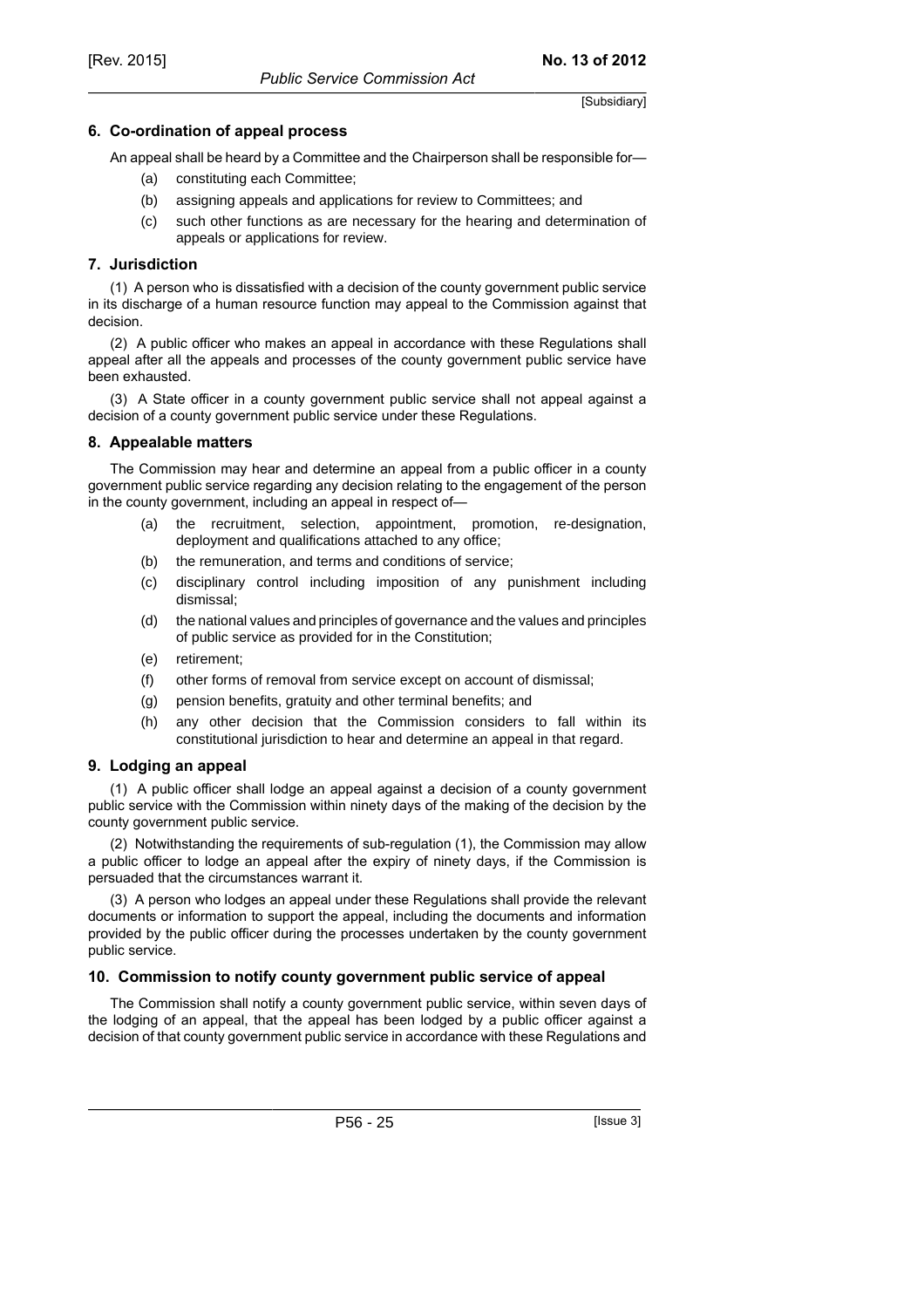shall require that county government public service to submit all records in relation to the appeal, including proceedings that led to the decision being appealed against.

#### **11. Processing an appeal**

(1) A county government public service that has been notified of an appeal under regulation 10 shall forward to the Commission the relevant records in relation to the appeal, including proceedings, within fourteen days of receiving the notice.

(2) The notice shall be in Form CA1 as set out in the Schedule.

(3) An appeal under these Regulations shall be processed by the County Appeals Unit.

(4) The Committee shall hold a preliminary meeting to review the appeal file within twenty one days of the reply being filed.

(5) At a preliminary meeting, the Committee may—

- require the appellant or the respondent to provide additional information or documents in relation to the appeal;
- (b) re-examine the process or proceedings that led to the appeal and whether or not there is sufficient information in relation to the appeal to make a determination; or
- (c) set down a date when the appellant and the respondent shall appear before the Committee and be examined in relation to the appeal.

(6) Where there is insufficient information to make a determination in relation to an appeal, the Commission may investigate the matter further in order to obtain the required information necessary to make a determination.

(7) The Committee may hold a hearing at which the appellant and the respondent shall be examined by the Committee and given an opportunity to make further submissions in relation to the appeal.

(8) The appellant and the respondent shall be notified of the hearing date by the Committee in the prescribed Form CA2 set out in the Schedule.

(9) The preliminary meeting shall commence despite the absence of one of the parties.

(10) Within twenty one days of the preliminary meeting or within fourteen days of obtaining findings under sub-regulation (6), the Committee shall convene a final meeting to consider all the information and documents in relation to the appeal and shall then make a final determination.

#### **12. Service of notices**

(1) Any notice issued under these Regulations may be served through—

- (a) personal service;
- (b) registered mail to the last known postal address of the party;
- (c) the Public Service Commission website; or
- (d) advertisement in at least two daily newspapers with a nationwide circulation.

(2) Where a notice is served by way of the last known postal address of the person being served, the notice shall be deemed to have been received seven days after the notice is dispatched.

(3) The County Appeals Unit shall place a copy of the newspaper advertisement in the appeal file where a notice is served through an advertisement.

(4) Where a notice is served personally, the County Appeals Unit shall make a record in the appeal file stating the time and manner in which the notice was served.

(5) The Commission shall take the necessary steps to ensure that the most cost-effective method of service is employed.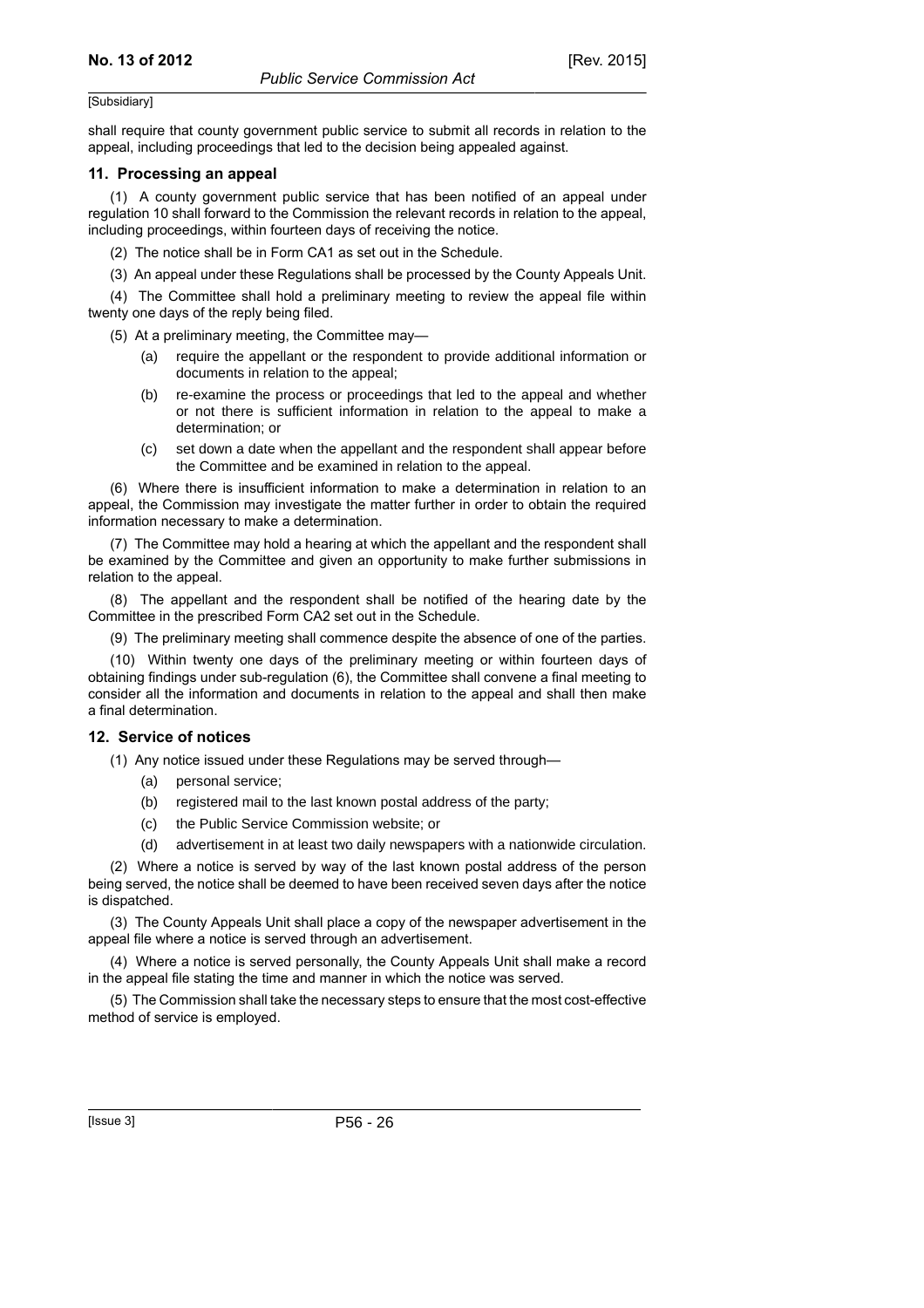#### **13. Hearings**

(1) The Commission shall at least seven days prior to the hearing date, notify in writing the parties to an appeal of the date and place where the hearing shall be held.

(2) An appeal may be heard orally or through written representation.

(3) In exercising the power to hear an appeal through written representation, the Commission shall require the appellant and the respondent to make written submission as follows—

- (a) the appellant shall first lodge written submissions which shall be forwarded to the respondent within seven days of receipt thereof;
- (b) the respondent shall lodge written submissions in response to the appellant's submissions within fourteen days of receipt thereof.
- (4) The Committee may hold an oral hearing—
	- (a) where the it determines that it is necessary to hear the appellant in the matter; or
	- (b) where the appellant makes a written request to the Commission, to be heard orally that request shall be considered and allowed at the discretion of the Committee.

(5) Where the appeal is heard orally, both parties shall be given an opportunity to address the Committee and shall, where the Committee finds it necessary, present any witnesses before the Committee.

(6) If the appellant or respondent is absent during the hearing, after having been served with a hearing notice, the Committee may—

- (a) adjourn the hearing to a specific date; or
- (b) hear and determine the appeal.

#### **14. Vacancy in the appeals committee before appeal is determined**

Where, before an appeal is fully heard and determined, and a member of the Committee is unable to discharge his or her functions under the Act or these Regulations, the Chairperson shall—

- (a) appoint another member to that Committee; and
- (b) direct that—
	- (i) the appeal be heard afresh; or
	- (ii) the appeal be heard from the point at which the member was unable to discharge his or her duties.

#### **15. Proceedings to be recorded**

The proceedings of an appeal where the Committee receives written testimony shall be recorded in the minutes of the meeting of the Committee.

#### **16. Findings and recommendations**

The Committee shall deliberate and make its findings and recommendations to the Commission within fourteen days of the final hearing or the final written submissions made in relation to an appeal.

#### **17. Determination of the appeal**

The Commission shall consider the recommendations of the Committee and shall make a final decision on the appeal within fourteen days of receiving the recommendations of the Committee.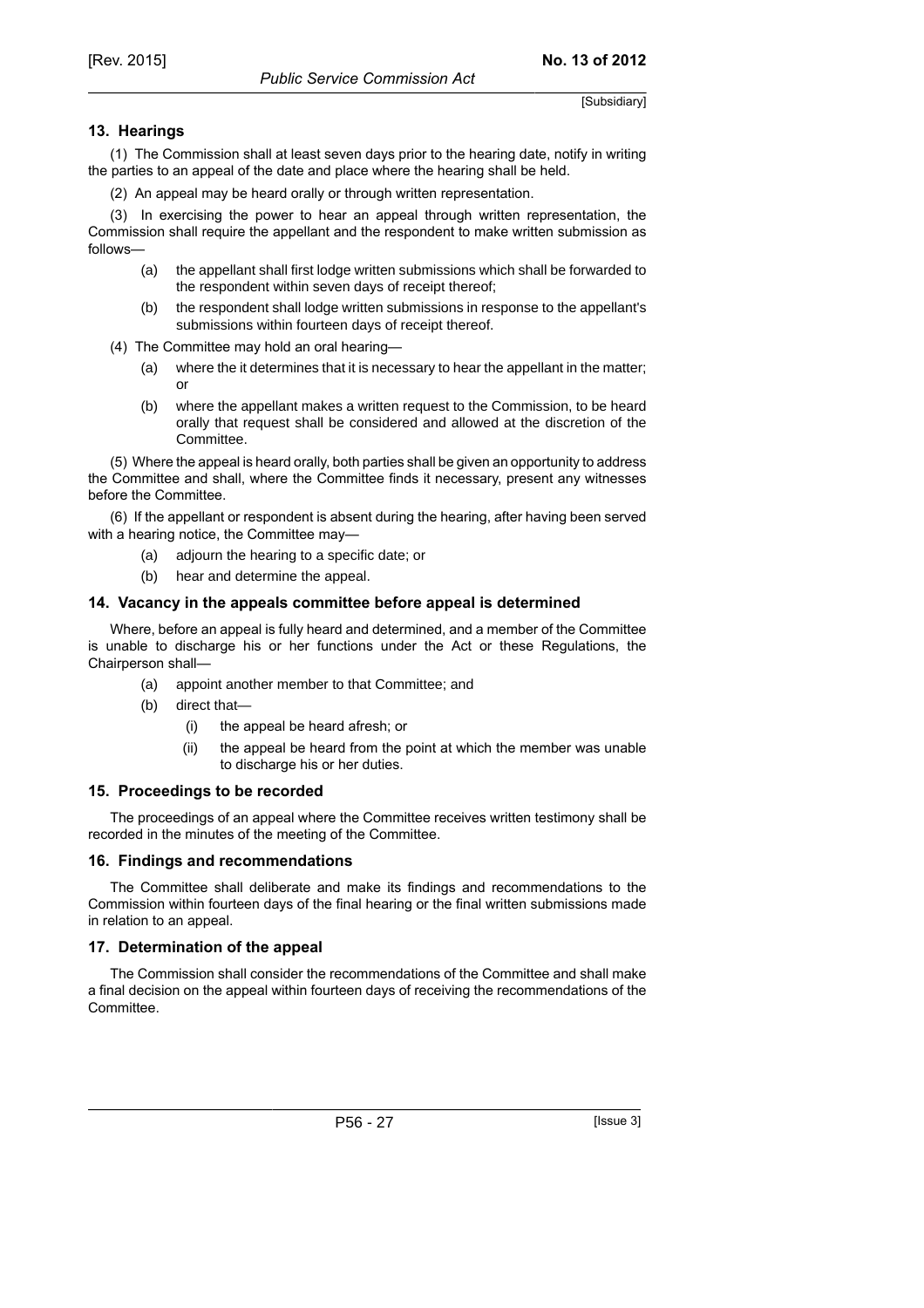#### **18. Powers of the Commission on appeal**

The Commission may, in relation to an appeal—

- (a) uphold the decision of the county government public service;
- (b) set aside the decision of the county government public service;
- (c) vary the decision of the county government public service as the Commission considers just; or
- (d) give such directions as the Commission may consider appropriate.

#### **19. Communication of the determination**

The decision of the Commission shall be communicated to the appellant and the respondent in writing within seven days from the date the Commission makes the decision.

#### **20. Time**

The Commission shall receive, hear and determine an appeal within four months of receiving the appeal.

#### **21. Review**

(1) Any person who is dissatisfied or affected by the decision made by the Commission in relation to an appeal may apply for a review of the decision and the Commission may admit and consider the review if—

- (a) the person presents new information that could not be presented at the time the decision was made by the Commission; or
- (b) the Commission has made an apparent error in its decision in relation to the appeal.

(2) An application for review shall be in writing and shall be made within three months from the date of the decision of the Commission.

(3) The Commission may consider an application for review out of time if, in the opinion of the Commission, the circumstance warrants the consideration.

#### **22. Powers of the Commission on review**

The Commission may, after considering an application for a review of its decision—

- (a) uphold the decision;
- (b) set aside the decision;
- (c) vary the decision as it considers just; or
- (d) give such directions as it may consider appropriate.

#### **23. Communication of the decision on review**

The Commission shall inform in writing a person who has applied for a review of a decision of the Commission within fourteen days of the making of the decision.

#### **24. Delivery of documents to the Commission**

(1) A document maybe lodged at the Secretariat by—

- (a) delivering it to the Commission registry;
- (b) sending it to the Commission by registered post or by courier service subject to providing proof of delivery; or
- (c) by fax or e-mail.

(2) A document is deemed lodged on the date it is received and stamped by the Commission.

(3) The sender of a document by fax shall produce the original document or the transmission report if directed by the Commission.

[Issue 3] P56 - 28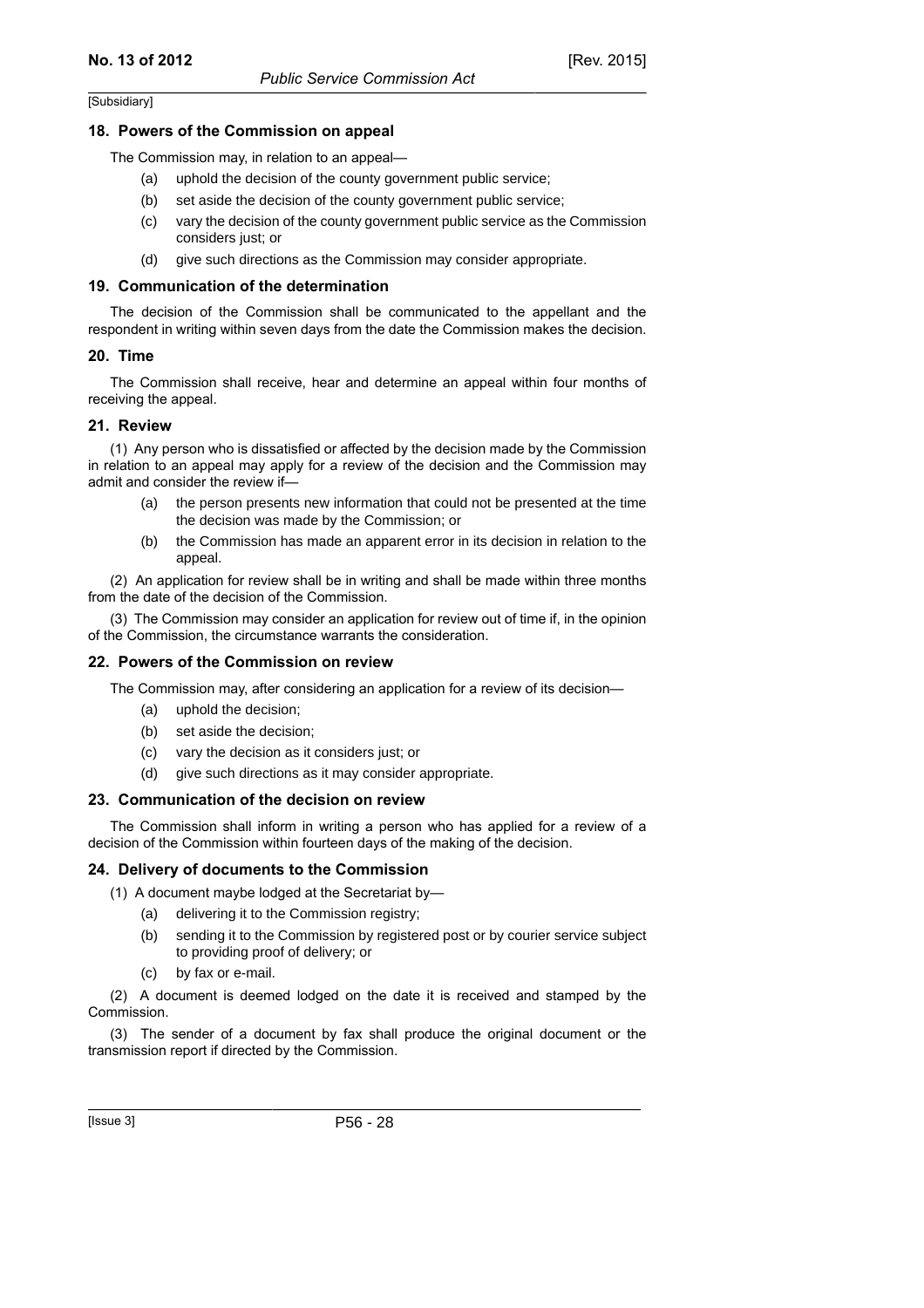#### **25. Powers of the Commission in relation to service of documents**

Nothing in these Regulations affects the power of the Commission, if the circumstances so permit and in the interests of justice, to—

- (a) authorise service of a document in a manner that is not expressly provided for in these Regulations; or
- (b) find that a document served in a manner not expressly provided for in these regulations has been properly served.

#### **26. Rights of appellants and applicants**

Every appellant, applicant or respondent shall have the right to—

- (a) be heard in person;
- (b) be represented by an advocate of his or her own choice and at their own expense;
- (c) be accompanied by a representative of the relevant trade union or any person of his or her choice;
- (d) be assisted by an Interpreter if he or she does not understand the language being used during the proceedings;
- (e) access information relevant to the appeal; and
- (f) have adequate time to prepare evidence.

#### **27. Commission to keep full records of proceedings**

The Commission shall maintain and preserve an accurate record of all its proceedings including handwritten or typed transcripts and, where applicable, audio and video recordings.

> **SCHEDULE** [Rule 11(2).]

FORM CA 1

#### PUBLIC SERVICE COMMISSION

COUNTY APPEAL NO. ............................ OF 20 ..................

**BETWEEN** 

............................................................... APPELLANT

AND

............................................................. RESPONDENT

#### **NOTICE TO SUBMIT DOCUMENTS**

To:

........................................... .......................................

WHEREAS the Commission has received an appeal against your decision made on the ................ of 20 ........ against .............................. on the issue of .................................................................

(Copy attached)